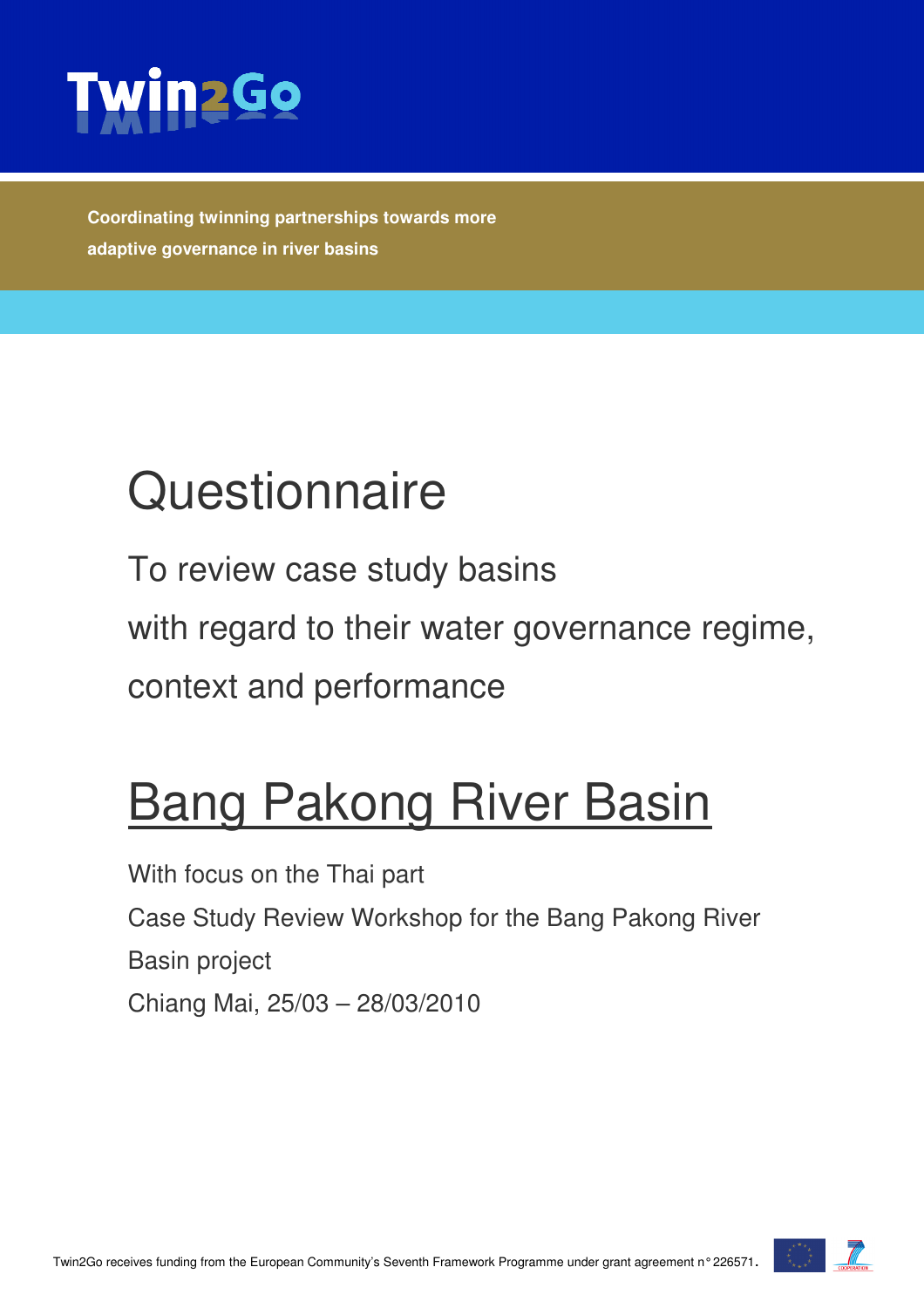

#### **About this questionnaire**

This questionnaire was developed within the scope of the Twin2Go project. It serves to record case study data about a river basin's water governance regime, its context and its performance. An explanation of the indicators, pre-defined scores and potential data sources is provided in the guidance on this questionnaire.

Please assign a score (e.g. "B") to each of the indicators. In the case of numerical indicators like indices, you should add the numerical value in brackets after the score, e.g. "B (0.178)" or "C (12,534)". For a better understanding of the recorded issue, additional information in the column "comments" is required. Please use this field to explain your reason for assigning a certain score, to specify if your choice was controversial, to document data sources or to add further information that you find relevant for a better understanding of the topic addressed.

If you think that the indicators below do not deal with certain important issues in your case study, please insert additional indicators at the bottom of the tables. Furthermore, please briefly explain the additional case-specific indicators at the end of this document.

The questionnaire was filled and discussed during a workshop held in Chiang Mai on the 25-27 March 2010 where 3 basin case studies from two international projects were studied for the Twin2Go project have been analysed: the Volga from the CABRI project; Red River and Bang Pakong basins from the ASEM WaterNet project.

Copies of a draft version of the questionnaire were circulated to participants prior to the workshop to help with initial preparations including selection of most suitable representatives to attend the Chiang Mai workshop. The final version of the questionnaire and guide became available shortly prior to the workshop and was also circulated to basin-level teams and the version used in the workshop. Not all members of basin-level teams were able to participate in the review workshop in Chiang Mai. For this reason small working group meetings were held before and after the main workshop to allow other key stakeholders who could not attend the main event to contribute, in Hanoi (Red River), Bangkok (Bang Pakong) and Moscow (Volga). These supporting events focused mostly on those parts of the questionnaire requiring expert judgment.

The resulting data will be post-processed and added to the Twin2Go database. Should you feel these scores do not reflect the situation of the basin accurately, or want to contest any of the information included, you may contact the project organisers. Contact information as well as additional information regarding the project and the results can be found on www.twin2go.eu.

Names of participating experts have been removed for confidentiality purposes.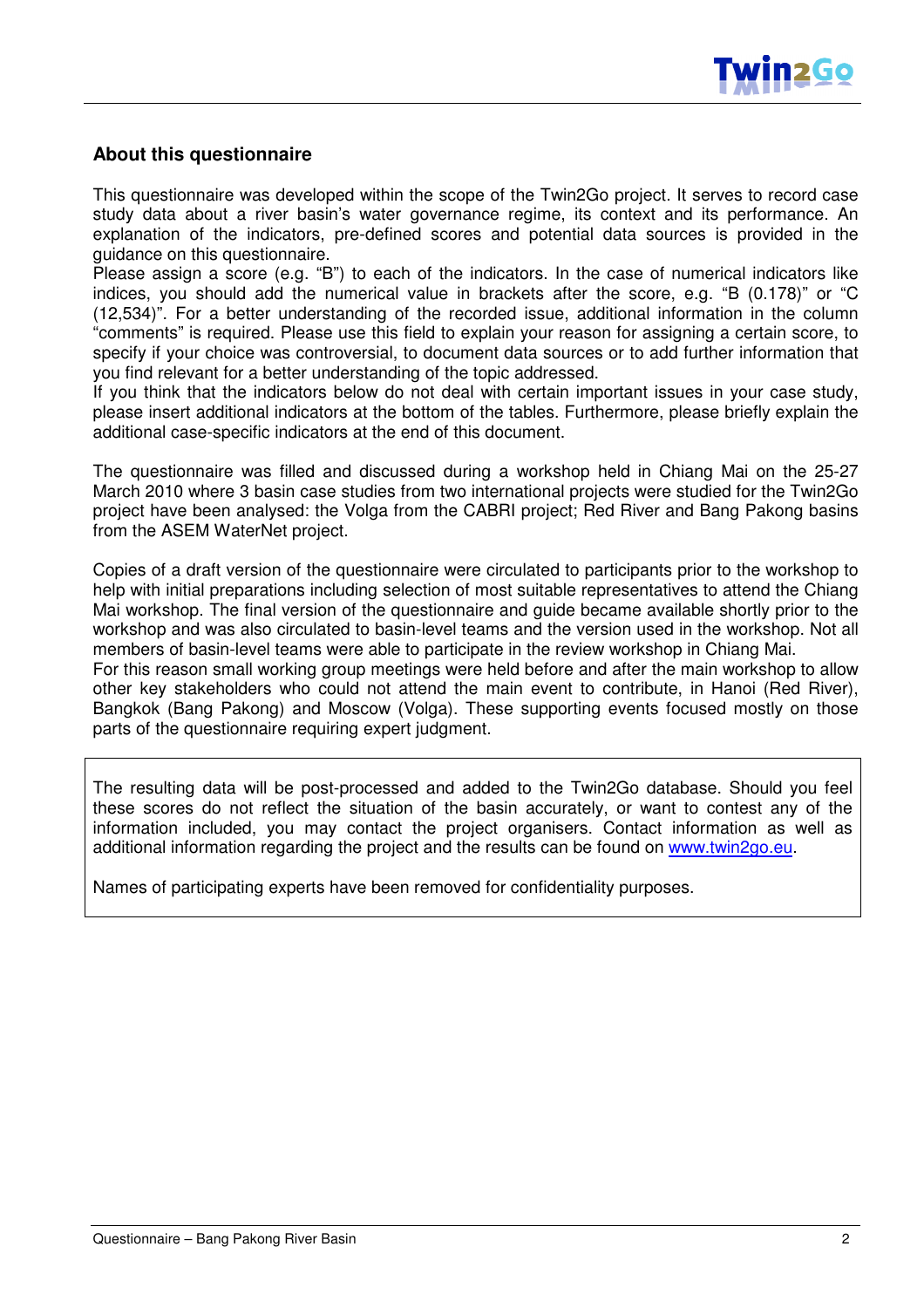

### **Table of Contents**

| a) Water policy, institutional & legal framework (formal and informal)                                                                                      | 4 |
|-------------------------------------------------------------------------------------------------------------------------------------------------------------|---|
| b) Formalisation of IWRM principles & Millennium Development Goals                                                                                          | 7 |
| c) Decision making regarding uncertainties                                                                                                                  | 7 |
| II) Actor networks with emphasis on the role and interactions of state and non-state actors and<br>a) Cooperation and coordination structures               | 8 |
| b) Information sharing via formal rules, dependency relationships etc.                                                                                      | 8 |
| III) Multi-level interactions across administrative boundaries and vertical integration across levels and<br>a) Centralisation activities decision power is | 9 |
|                                                                                                                                                             |   |
|                                                                                                                                                             |   |
| II) Good Governance Principles at the national level - legal basis at the national level 10                                                                 |   |
|                                                                                                                                                             |   |
|                                                                                                                                                             |   |
|                                                                                                                                                             |   |
|                                                                                                                                                             |   |
|                                                                                                                                                             |   |
|                                                                                                                                                             |   |
|                                                                                                                                                             |   |
|                                                                                                                                                             |   |
|                                                                                                                                                             |   |
|                                                                                                                                                             |   |
|                                                                                                                                                             |   |
|                                                                                                                                                             |   |
|                                                                                                                                                             |   |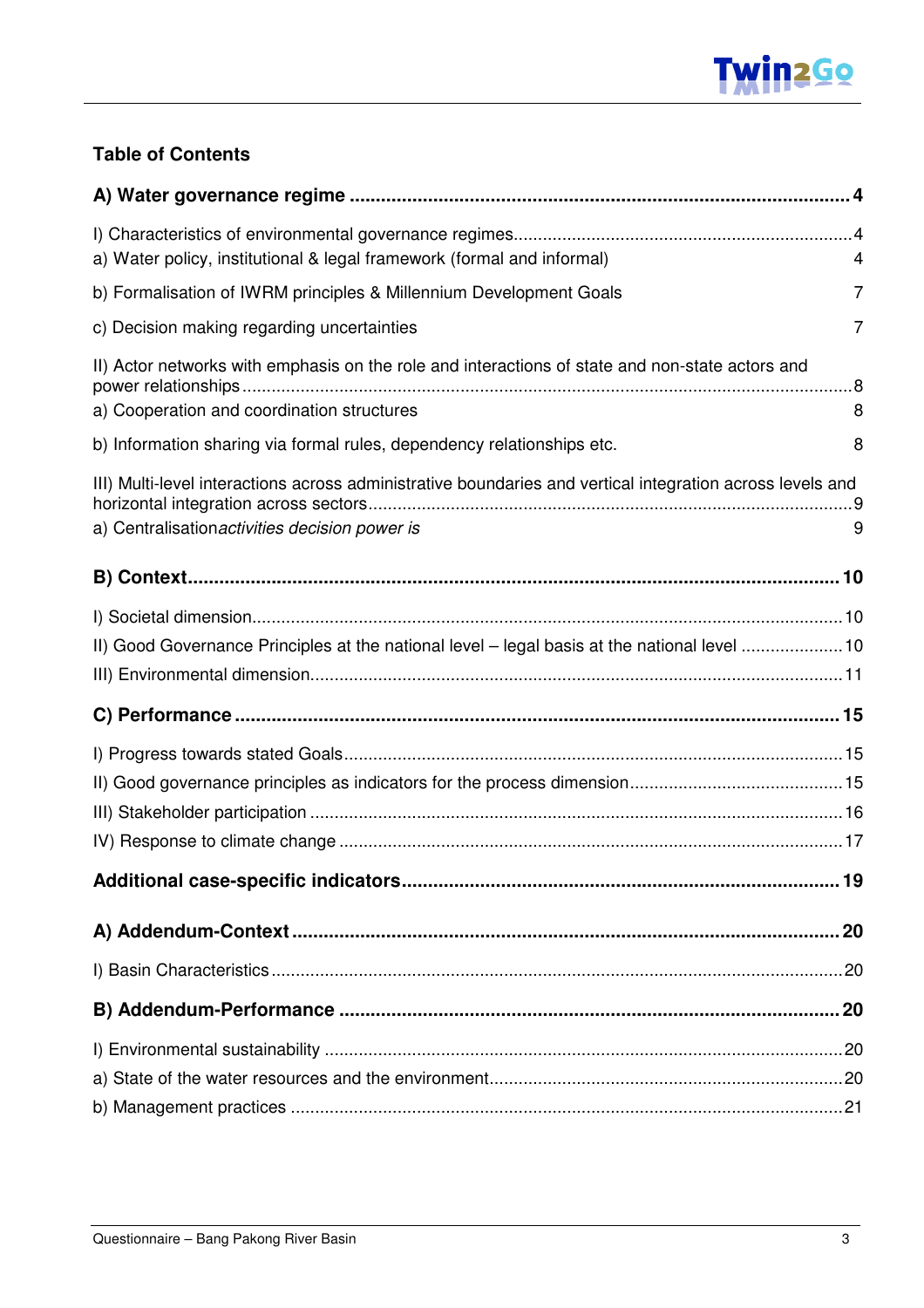

## **A) Water governance regime**

| No. | <b>Indicator</b>                                                                                      | <b>Score</b> | <b>Comments</b>                                                                                                                                                                                                                                                                                                                             |
|-----|-------------------------------------------------------------------------------------------------------|--------------|---------------------------------------------------------------------------------------------------------------------------------------------------------------------------------------------------------------------------------------------------------------------------------------------------------------------------------------------|
|     | I) Characteristics of environmental governance regimes                                                |              |                                                                                                                                                                                                                                                                                                                                             |
|     | a) Water policy, institutional & legal framework (formal and informal)                                |              |                                                                                                                                                                                                                                                                                                                                             |
| 1.  | <b>Domestic water legislation</b><br>(laws, by-laws, etc.) in place?                                  | D            | There are some specific laws or regulations such as irrigation act, ground water act, and institution<br>establishment regulation such as Office of Prime Minister regulation to establish River Basin<br>Organization<br>ี่ มีกฎหมายเฉพาะบางอย่างๆ เช่น พรบ ชลประทาน พรบ น้ำบาดาล และระเบียบจัดตั้งหน่วยงาน เช่น คณะกรรมการลุ่มน้ำ         |
| 2.  | <b>Domestic Water Law: Public</b><br>character of water and legal<br>status of water use rights       | $\mathsf{C}$ | Rights for water are not clearly identify                                                                                                                                                                                                                                                                                                   |
| 3.  | <b>Domestic Water Law: Explicit</b><br>recognition of traditional and<br>indigenous water uses        | C            | There is no consideration for traditional and indigenous water users.<br>ไม่มีการพิจารณาน้ำเพื่อการใช้สำหรับผู้ใช้น้ำแบบดั้งเดิม<br>้มีเฉพาะคลองสารภีที่มีข้อตกลงในการพิจารณาสิทธิในการใช้น้ำของแต่ละภาคส่วน เนื่องจากมีข้อขัดแย้งในการใช้น้ำมาก่อน                                                                                         |
| 4.  | <b>Domestic Water Law: On flow</b><br>availability, third party rights<br>and ecological requirements | E            | Environmental impacts are not identify in laws, but there are some considerations in<br>implementation<br>ไม่มีการกล่าวถึงผลกระทบสิ่งแวดล้อมในกฎหมาย มีแต่การเจรจา ปฏิบัติ                                                                                                                                                                  |
| 5.  | Integration of domestic water<br>legislation                                                          | C            | One single piece of legislation to coordinate/integrate the water-related framework<br>does not exist.<br>้มีกฎหมายแยกกัน ไม่รวมกันเป็นกฎหมายเดี่ยว                                                                                                                                                                                         |
| 6.  | <b>Multilevel structure of domestic</b><br>water legislation and<br>subsidiarity                      | C            | Law on Decentralization of Authorities exists but they are in general not specified water resources.<br>However, subsidiarity exists in Regulations for Establishing of National Water Resources<br>Committee and River Basin Committees.<br>ี่ มีกฎหมายกระจายอำนาจ คณะกรรมการลุ่มน้ำ อนุกรรมการลุ่มน้ำ คณะกรรมการทรัพยากรน้ำแห่งชาติ (กนช) |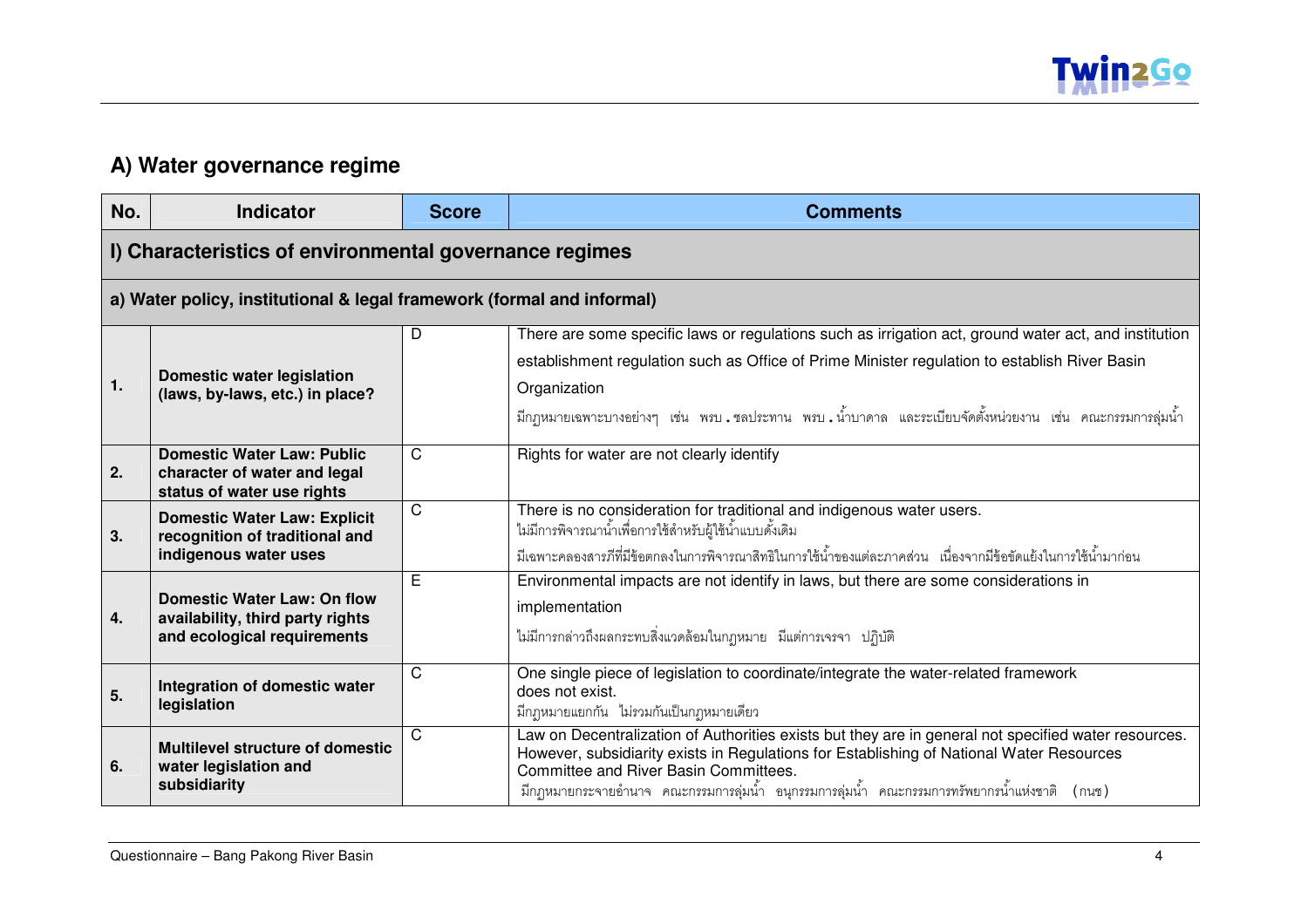

| No. | <b>Indicator</b>                                                                                                           | <b>Score</b> | <b>Comments</b>                                                                                                                                                                                |
|-----|----------------------------------------------------------------------------------------------------------------------------|--------------|------------------------------------------------------------------------------------------------------------------------------------------------------------------------------------------------|
| 7.  | <b>Existence of formal domestic</b><br>administrative structure for<br>water governance                                    | A            | Parliament and Department of Water Resources, Minister of Natural Resources and Environment<br>are responsible bodies.<br>ึกรมทรัพยากรน้ำ   สภาผู้แทนราษฎร ทำหน้าที่ร่างกฎหมายน้ำ              |
| 8.  | National basin organisation or<br>comparable arrangement                                                                   | B            | The basin organization lacks of supporting legislation.<br>ไม่มีอำนาจบริหารจัดการตามกฎหมาย                                                                                                     |
| 9.  | <b>Formalised transboundary</b><br>coordination organisation                                                               | Not relevant | Bang Pakong River flows only in Thailand.<br>ลุ่มน้ำบางปะกงไม่ใช่ transboundary river                                                                                                          |
| 10. | <b>Formal institution (legislation)</b><br>that prescribes the basin<br>management principle                               | A            | River basin is identified and River basin organizations are established.<br>้มีการแบ่งลุ่มน้ำในประเทศไทย และมีการแต่งตั้งคณะกรรมการลุ่มน้ำ                                                     |
| 11. | Water (basin) strategies,<br>programmes and plans                                                                          | B            | River Basin Integration plan for 2010-2011 is implementing.<br>มีแผนบูรณาการลุ่มน้ำ ปี 2553-54 ซึ่งอยู่ระหว่างนำไปปฏิบัติ                                                                      |
| 12. | <b>Financing mechanisms:</b><br>Degree of investment from<br>private sector/ public/ other<br>sources (e.g. international) | B            | Government mainly invests for water management.<br>มีการลงทุนโดยเอกชนในการบริหารจัดการลุ่มน้ำน้อย เป็นของรัฐบาลเป็นส่วนมาก                                                                     |
| 13. | <b>Economic instruments</b><br>Is water for irrigation priced?                                                             | C            | A price is not charged for water use for irrigation in agriculture, only electricity cost is charged at<br>pumping stations.<br>ไม่มีการเก็บค่าน้ำชลประทาน มีแต่การเก็บค่าไฟจากสมาชิกผู้ใช้น้ำ |
| 14. | <b>Economic instruments</b><br>Is water for households priced<br>in urban areas?                                           | B            | A water price for household is charged at a rate lower than industries.<br>้มีการเก็บค่าน้ำประปา ในอัตราน้อยกว่าอุตสาหกรรม                                                                     |
| 15. | <b>Economic instruments</b><br>Is water for industry priced?                                                               | C            | A price that allows full cost recovery leads to more effective water use is not applied for industrial<br>water utilization.<br>ไม่มีการเก็บค่าน้ำอุตสาหกรรม                                   |
| 16. | Tradable permits related to<br>water abstraction/use                                                                       | C            | There is ground water utilization permit, but no permit is required for surface water utilization.<br>ไม่ต้องมีใบอนุญาตสำหรับการใช้น้ำในแหล่งน้ำสาธารณะ ยกเว้นน้ำบาดาล                         |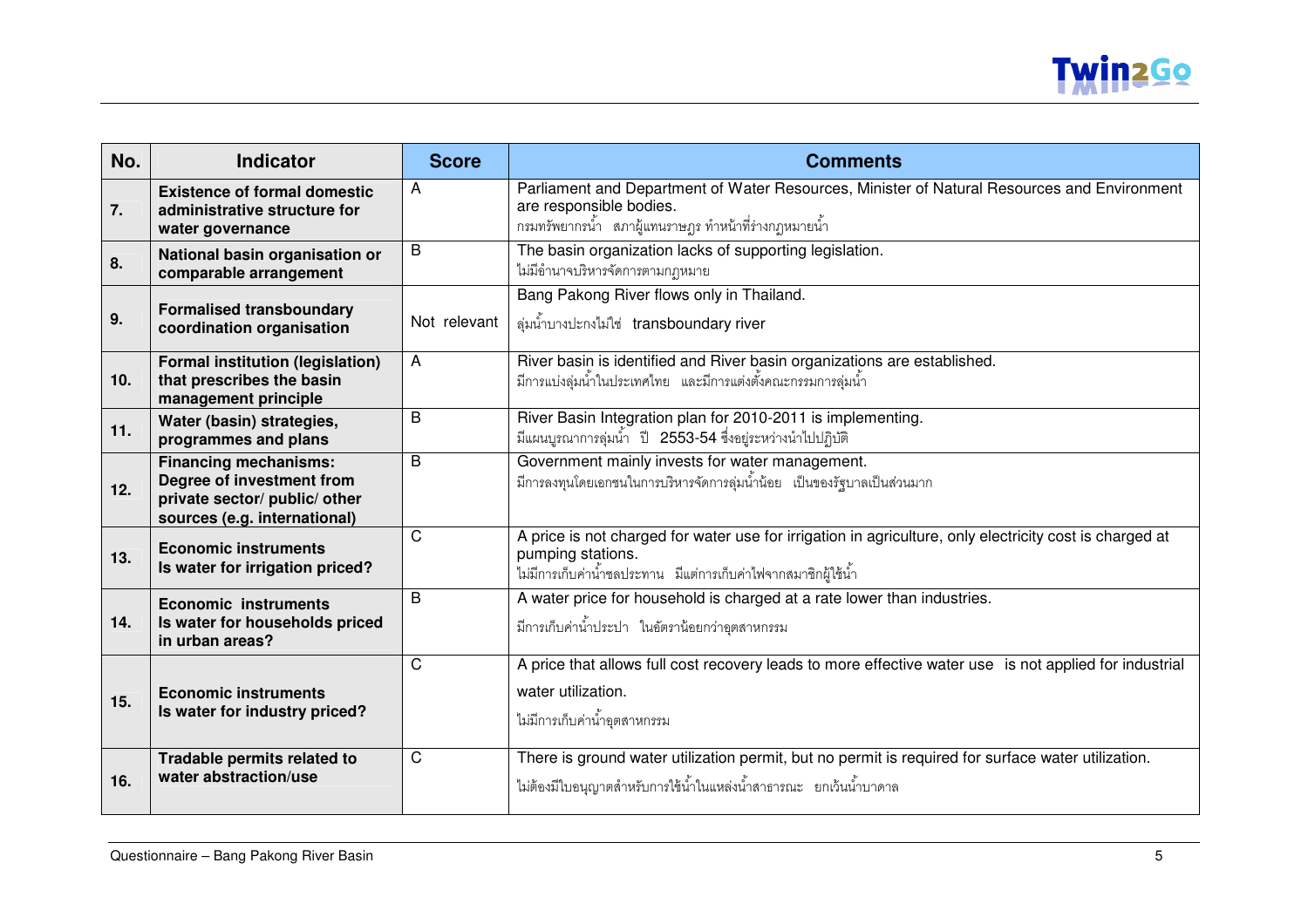

| No.  | <b>Indicator</b>                                                                    | <b>Score</b> | <b>Comments</b>                                                                                                                                                                                                                                                                                                                                                                                                                    |
|------|-------------------------------------------------------------------------------------|--------------|------------------------------------------------------------------------------------------------------------------------------------------------------------------------------------------------------------------------------------------------------------------------------------------------------------------------------------------------------------------------------------------------------------------------------------|
| 17.  | Polluter pays principle (related<br>to water)                                       | C            | Polluter pays principle is exist in Bangsan Municipality, Chonburi province, but not exist in Bang<br>Pakong River Basin.<br>ไม่มีในลุ่มน้ำบางปะกง แต่มีในลุ่มน้ำอื่น เช่น เทศบาลบางแสน                                                                                                                                                                                                                                            |
| 18.  | <b>Environmental subsidies</b><br>(related to water)                                | $\mathsf{C}$ | Environmental subsidies do not exist.                                                                                                                                                                                                                                                                                                                                                                                              |
| 19.  | <b>Payment for ecosystem</b><br>services (related to water)                         | $\mathsf{C}$ | Payment for ecosystem services related to water is not exist.<br>ไม่มีการจ่ายเงินเพื่อรักษาสิ่งแวดล้อม เพื่อทดแทนการรักษา สงวน สิ่งแวดล้อม                                                                                                                                                                                                                                                                                         |
| 20.  | Tradable permits (related to<br>water quality, maximum,<br>allowable loads etc.)    | $\mathsf{C}$ | Tradable permits are on study processes at national level.<br>ไม่มี มีการเตรียมการระดับประเทศเท่านั้น                                                                                                                                                                                                                                                                                                                              |
| 21.  | Environmental tax (related to<br>water)                                             | C            | Draft environmental tax for water quality is drafting and discussing process at national level.<br>้มีการปรึกษาหารือในระดับประเทศ ยังไม่มีผลบังคับใช้                                                                                                                                                                                                                                                                              |
| 22.  | <b>Presence of substituting</b><br>informal institutions for<br>management of water | A            | Groups or informal institutions such as water council do not exist in Bang Pakong River Basin.<br>ในบางปะกงไม่มีกลุ่มหรือองค์กรที่ไม่เป็นทางการ (สภาน้ำ)                                                                                                                                                                                                                                                                           |
| 23.  | <b>Presence of complementary</b><br>informal institutions for water<br>management   | $\mathsf{C}$ | Informal institutions such as traditional water management do not exist in Bang Pakong river<br>basin.<br>ในบางปะกงไม่มี กรรมการเหมือง ฝ่าย                                                                                                                                                                                                                                                                                        |
| 23.a | <b>Capacity and basin</b><br>organization                                           | C            | River basin organizations are exists, however budget and capacity building are still insufficient.<br>มี องค์กรลุ่มน้ำ แต่บุคลากร (ต้องการเสริมสร้างความรู้) และงบประมาณไม่เพียงพอ                                                                                                                                                                                                                                                 |
| 23.b | <b>Authority of basin organization</b>                                              | C            | River basin organizations are legally authorized by office of the Prime Minister Regulations for<br>National Water Resources Management and have their authorities, budget, and objectives.<br>However, the enforcements are valid for government organization only.<br>มีระเบียบสำนักนายกรัฐมนตรีว่าด้วยการบริหารทรัพยากรน้ำแห่งชาติ รองรับ (คือจัดตั้งองค์กรได้ มีอำนาจหน้าที่ งบประมาณ<br>แต่มีผลบังคับใช้กับภาคราชการเท่านั้น) |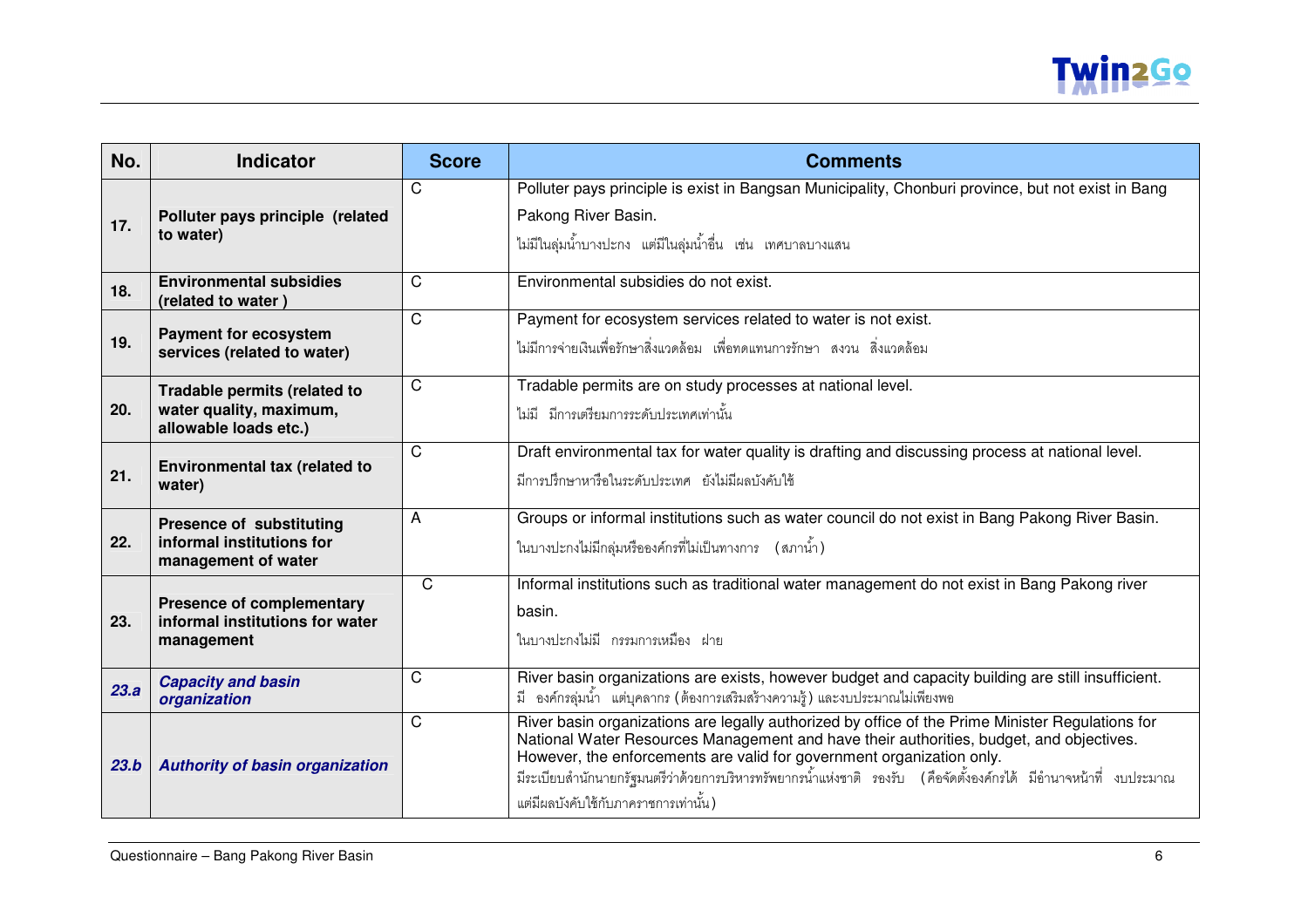

| No.  | <b>Indicator</b>                                                                                   | <b>Score</b>   | <b>Comments</b>                                                                                                                                                                                                                                                                                                                                                                                                      |  |
|------|----------------------------------------------------------------------------------------------------|----------------|----------------------------------------------------------------------------------------------------------------------------------------------------------------------------------------------------------------------------------------------------------------------------------------------------------------------------------------------------------------------------------------------------------------------|--|
|      | b) Formalisation of IWRM principles & Millennium Development Goals                                 |                |                                                                                                                                                                                                                                                                                                                                                                                                                      |  |
| 24.  | <b>Formalised IWRM principles</b>                                                                  | B              | Since IWRM principles are existed in planning, but not in law, we propose some adaptation for<br>scoring B as following:<br>Most IWRM principle are incorporated in legislation or planning but not in both<br>(B)<br>แก้ไขบางส่วนเพราะของเราอยู่ใน planning แต่ไม่ได้อยู่ในกฎหมาย                                                                                                                                   |  |
| 25.  | State of implementation of<br><b>IWRM</b> principles                                               | B              | We propose new scoring B and to shift scoring B to C and scoring C to D.<br>(B) River basin management plans based on IWRM exist/are currently created, but only some<br>has been implemented<br>ขอเพิ่มข้อ B และเลื่อน B ไปเป็น C และ C ไปเป็น D                                                                                                                                                                    |  |
| 26.  | <b>Capacity to implement IWRM</b>                                                                  | B              | Efforts are made to increase budget for capacity building for personnel.<br>ได้พยายามเพิ่มงบประมาณและเพิ่มขีดความสามารถให้แก่บุคลากร                                                                                                                                                                                                                                                                                 |  |
| 27.  | Is universal and non-<br>discriminatory access to safe<br>drinking water and sanitation a<br>goal? | $\overline{A}$ | Safe drinking water and sanitation is a goal for Thailand, it is a part of national water agenda<br>proposed to the cabinet in 2008.<br>.<br>เป็นส่วนหนึ่งของวาระน้ำแห่งชาติที่นำเสนอคณะรัฐมนตรี ปี 2551                                                                                                                                                                                                             |  |
| 28.  | Integration of wetlands in<br><b>IWRM and IRBM*</b>                                                | A              | There are wetland inventories, and wetland rehabilitation.<br>มี งบประมาณในการปรับปรุง wetland และมีการจัดทำ wetland inventory                                                                                                                                                                                                                                                                                       |  |
| 28.a | Case-specific indicator(s)                                                                         |                |                                                                                                                                                                                                                                                                                                                                                                                                                      |  |
|      | c) Decision making regarding uncertainties                                                         |                |                                                                                                                                                                                                                                                                                                                                                                                                                      |  |
| 29.  | <b>General practices for dealing</b><br>with uncertainties                                         | B              | Hydrological data are collected to predict uncertainties such as drought, flood, but social<br>uncertainties such as migration to urban areas should be considered with more attention.<br>้มีการศึกษาข้อมูลทางอุทกวิทยา เป็นข้อมูลเชิงปริมาณในการศึกษาความไม่แน่นอน แต่ยังไม่รวมความไม่แน่นอนด้านสังคม เช่น<br>การเคลื่อนย้ายประชากรเข้าเมือง<br>(ความไม่แน่นอน เช่น น้ำท่วม น้ำแล้ง น้ำเสีย การเปลี่ยนแปลงประชากร) |  |
| 30.  | Dealing with uncertainties:<br><b>Reversible and flexible options</b>                              | B              | Prevention concepts were proposed, but there is budget constraint for implementation.<br>มีแนวคิดในการป้องกันเชิงรุกแต่ยังไม่มีการตอบสนองในแง่งบประมาณ                                                                                                                                                                                                                                                               |  |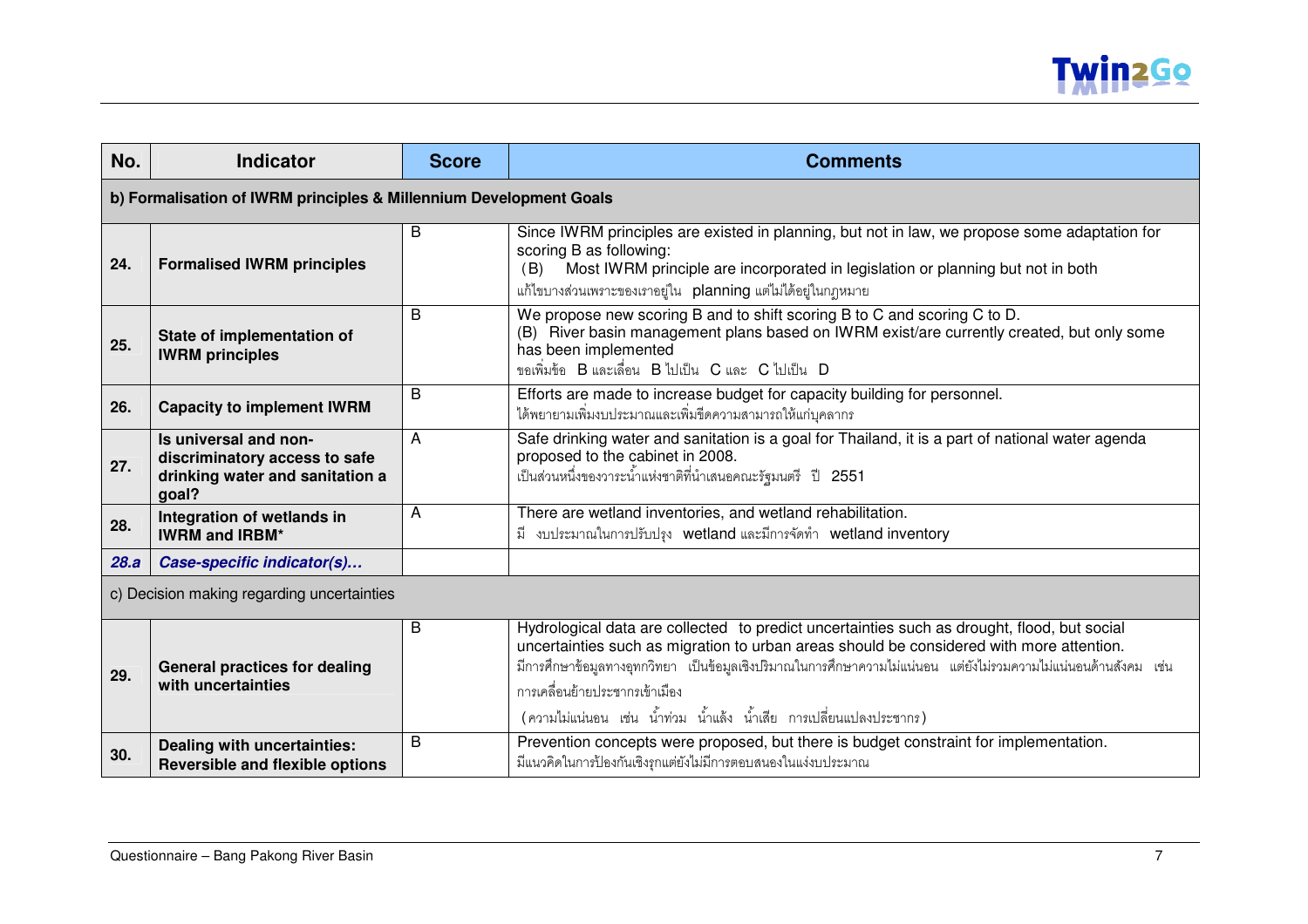

| No.  | <b>Indicator</b>                                                                                                                                                                                                                                                                                                                                                                                                                                                     | <b>Score</b> | <b>Comments</b>                                                                                                                                                                                                                                                                                                                                                      |  |
|------|----------------------------------------------------------------------------------------------------------------------------------------------------------------------------------------------------------------------------------------------------------------------------------------------------------------------------------------------------------------------------------------------------------------------------------------------------------------------|--------------|----------------------------------------------------------------------------------------------------------------------------------------------------------------------------------------------------------------------------------------------------------------------------------------------------------------------------------------------------------------------|--|
| 31.  | Dealing with uncertainties:<br><b>Safety margins</b>                                                                                                                                                                                                                                                                                                                                                                                                                 | B            | Raising capacity of Si Yat dam from 376 Mm <sup>3</sup> to 420 Mm <sup>3</sup> .<br>เช่น การเพิ่มสันเขื่อน<br>(มีกรณีเขื่อนสียัดที่มีการก่อสร้างเพิ่มเติมเพื่อแก้ไขปัญหาน้ำไม่พอ แต่ไม่ทราบว่าเป็นการวางแผนแต่เริ่มแรกหรือไม่)                                                                                                                                       |  |
| 32.  | Are scenarios used for decision<br>making?                                                                                                                                                                                                                                                                                                                                                                                                                           | B            | There is hydrological model estimation with some scenarios for water allocation, but currently is<br>not applied for planning. This is because it is not yet accepted by relevant stakeholders.<br>scenarios แต่ยังมี impact น้อย เนื่องยังขาดกลไกที่จะทำให้ยอมรับผลของ scenarios<br>(scenarios ที่ใช้คือการจัดสรรน้ำ) แต่ในเรื่อง planning ยังไม่มีการใช้ scenarios |  |
| 33.  | <b>Climate risks: Climate</b><br>variability and change                                                                                                                                                                                                                                                                                                                                                                                                              | C            | Limited data and researches caused unclear impact estimation<br>มีข้อจำกัดด้านข้อมูลและงานวิจัย ทำให้การคาดการผลกระทบไม่ชัดเจน                                                                                                                                                                                                                                       |  |
| 33.a | Case-specific indicator(s)                                                                                                                                                                                                                                                                                                                                                                                                                                           |              |                                                                                                                                                                                                                                                                                                                                                                      |  |
|      | II) Actor networks with emphasis on the role and interactions of state and non-state actors and power relationships                                                                                                                                                                                                                                                                                                                                                  |              |                                                                                                                                                                                                                                                                                                                                                                      |  |
|      | a) Cooperation and coordination structures                                                                                                                                                                                                                                                                                                                                                                                                                           |              |                                                                                                                                                                                                                                                                                                                                                                      |  |
| 34.  | Organizations in below hierarchy are cooperated with clear allocation of tasks.<br>Α<br>Hierarchy<br>National Water Committee ->Department of Water Resources -> River Basin Organization -><br><b>Vertical coordination</b><br>River Basin Sub-organization -> Sub-river basin task force -> water use network<br>(governmental)<br>คณะกรรมการทรัพยากรน้ำแห่งชาติ ->DWR-> คณะกรรมการลุ่มน้ำ -> คณะอนุกรรมการลุ่มน้ำ ->คณะทำงานลุ่มน้ำสาขา -<br>> เครือข่ายผู้ใช้น้ำ |              |                                                                                                                                                                                                                                                                                                                                                                      |  |
| 35.  | <b>Horizontal coordination</b><br>(governmental)                                                                                                                                                                                                                                                                                                                                                                                                                     | C            | There are horizontal coordination i.e. Royal Irrigation Department and Department of Water<br>Resources, which have some similar responsibilities, corporate for water resources development.<br>เช่น ระหว่างกรมทรัพยากรน้ำ และกรมชลประทาน ดำเนินการพัฒนาแหล่งน้ำเหมือนกันและมีการปรึกษาหารือกัน                                                                     |  |
| 36.  | Role of local governments                                                                                                                                                                                                                                                                                                                                                                                                                                            | C            | Local authorities mainly work as their command line and main responsibilities.<br>องค์กรปกครองส่วนท้องถิ่นทำงานตามสายการบังคับบัญชาของตนเองเป็นหลัก                                                                                                                                                                                                                  |  |
| 36.a | Case-specific indicator(s)                                                                                                                                                                                                                                                                                                                                                                                                                                           |              |                                                                                                                                                                                                                                                                                                                                                                      |  |
|      | b) Information sharing via formal rules, dependency relationships etc.                                                                                                                                                                                                                                                                                                                                                                                               |              |                                                                                                                                                                                                                                                                                                                                                                      |  |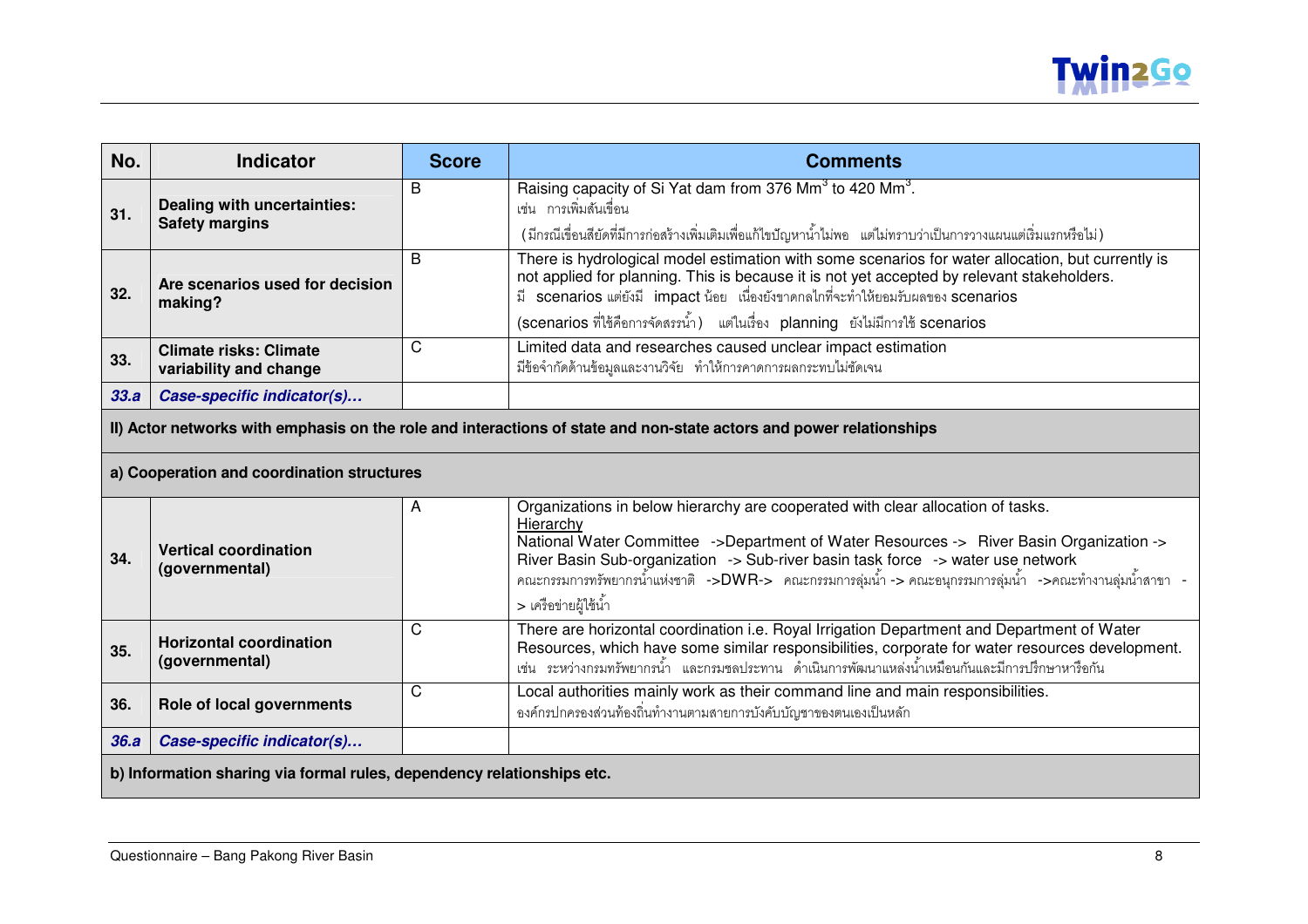

| No.  | <b>Indicator</b>                                                                           | <b>Score</b> | <b>Comments</b>                                                                                                                                                                                                                                                |
|------|--------------------------------------------------------------------------------------------|--------------|----------------------------------------------------------------------------------------------------------------------------------------------------------------------------------------------------------------------------------------------------------------|
| 37.  | Kinds of knowledge included<br>=> Role of experts/ science,<br>local/traditional knowledge | A            | Science and traditional knowledge are used in Bang Pakong river basin<br>ในลุ่มน้ำบางปะกงมีการนำองค์ความรู้ทางวิทยาศาสตร์ และ องค์ความรู้ท้องถิ่นมาใช้                                                                                                         |
| 38.  | Access to information =><br>about expert knowledge and<br>management plans                 | B            | Most information is available on internet but probably it is not enough for every use.<br>มีข้อมูลเผยแพร่บนเว็บไซต์ แต่อาจไม่ได้ครบทุกอย่างที่ต้องการ                                                                                                          |
| 38.a | Case-specific indicator(s)                                                                 |              |                                                                                                                                                                                                                                                                |
|      |                                                                                            |              | III) Multi-level interactions across administrative boundaries and vertical integration across levels and horizontal integration across sectors                                                                                                                |
|      | a) Centralisation activities decision power is                                             |              |                                                                                                                                                                                                                                                                |
| 39.  | One level one actor?                                                                       | B            | At national level, Ministers are dominant actors with full decision power. However for some/many<br>activities decision power is shared.<br>ระดับกรมระดับชาติ ระดับลุ่มน้ำมีการตัดสินใจร่วมกัน                                                                 |
| 40.  | Degree of centralisation                                                                   | B            | Policies are issue by central government i.e. the Minister issues policies, Director General issued<br>plans to river basins organizations.<br>ส่วนกลางกำหนดนโยบาย เช่น รัฐมนตรีกำหนดนโยบายให้กรม กรมกำหนดแผนให้ลุ่มน้ำ และลุ่มน้ำนำไปปฎิบัติ                  |
| 41.  | <b>Technical capacity and</b><br>economies of scale                                        | B            | Local authorities still need more capacity building on technical knowledge and increase economies<br>of scale.<br>้องค์กรปกครองส่วนท้องถิ่นยังต้องการการพัฒนาขีดความสามารถทางวิชาการ และการลดต้นทุนในการดำเนินงานอีกมาก                                        |
| 42.  | <b>Legal obligations and</b><br>responsibility                                             | Α            | Local authorities are legal obligations with identified responsibilities, but may not support adaptive<br>water governance.<br>องค์กรปกครองส่วนท้องถิ่นมีกฎหมายรองรับและมีการกำหนดหน้าที่อย่างชัดเจนแต่อาจยังไม่รองรับการปรับปรุง Adaptive Water<br>Governance |
| 42.a | Case-specific indicator(s)                                                                 |              |                                                                                                                                                                                                                                                                |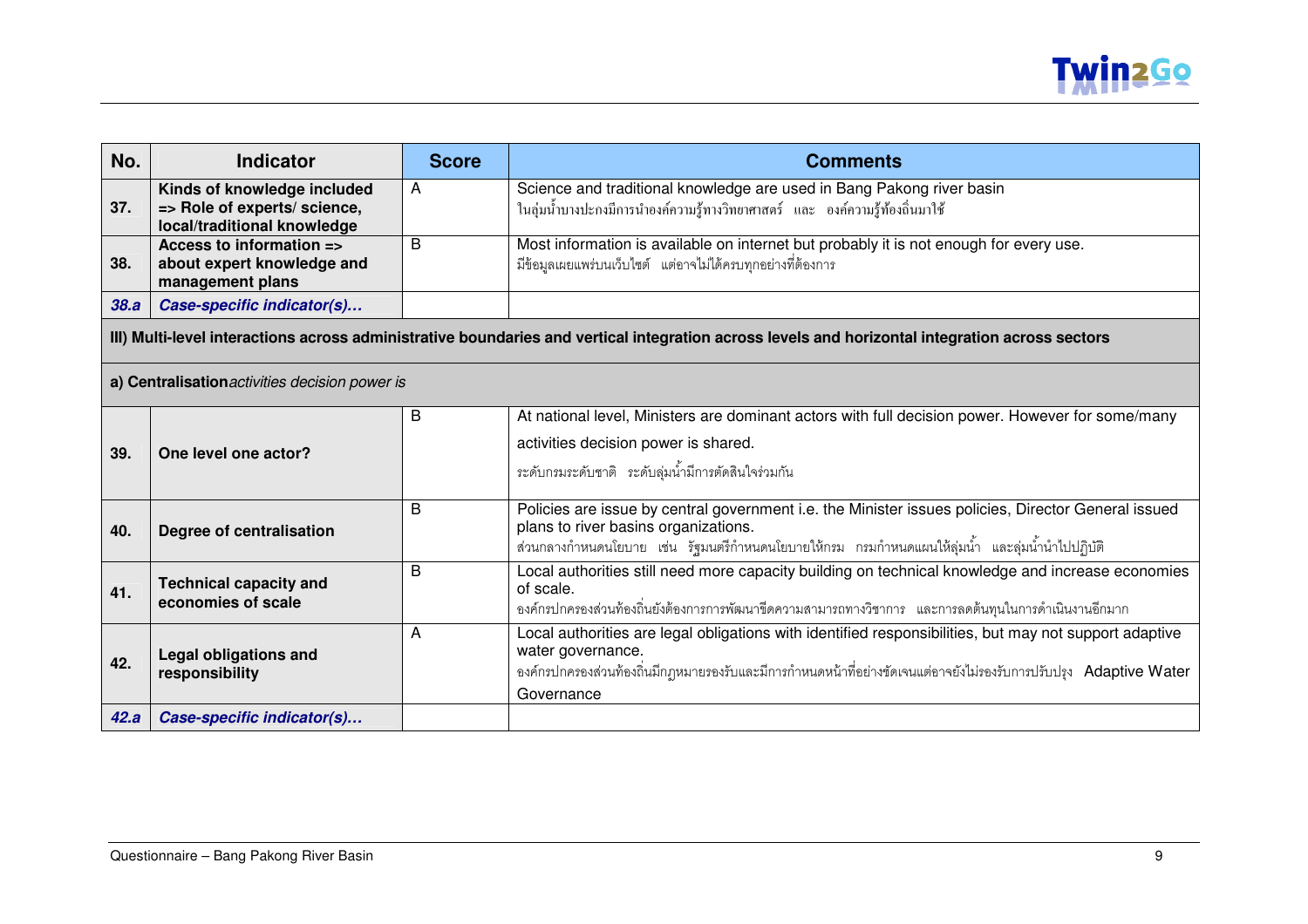

#### **B) Context**

| No.                                                                                      | <b>Indicator</b>                                                                                                 | <b>Score</b> | <b>Comments</b>                                                                                                                                                                                                                                                                                                                                                       |
|------------------------------------------------------------------------------------------|------------------------------------------------------------------------------------------------------------------|--------------|-----------------------------------------------------------------------------------------------------------------------------------------------------------------------------------------------------------------------------------------------------------------------------------------------------------------------------------------------------------------------|
|                                                                                          | I) Societal dimension                                                                                            |              |                                                                                                                                                                                                                                                                                                                                                                       |
| 43.                                                                                      | Proportion of the population<br>living in rural areas                                                            | 67.7%        | Percentage of population living in areas classified as rural is 67.7 (value for 2005 as guidance)<br>Source: http://esa.un.org/unup/                                                                                                                                                                                                                                  |
| 44.                                                                                      | <b>State of societal development</b>                                                                             | C.           | From Human Development Report 2009, Thailand's HDI value is 0.783 (Score Level C = Medium<br>HDI: 0.500-0.799).<br>Source: http://hdr.undp.org/en/statistics/ is in Medium Human Development                                                                                                                                                                          |
| 45.                                                                                      | Social sustainability (Gini<br>Index)                                                                            | C            | Thailand's Gini Index for $1992 - 2007$ is 42.5 (Score Level C = 0.4-0.49 Numbers may be<br>multiplied by 100)<br>Reference: The Gini coefficient is using as a measure of income equality<br>Source: http://hdrstats.undp.org/en/indicators/display_cf_xls_indicator.cfm?indic_byyear_id=161                                                                         |
| 46.                                                                                      | Economic sustainability (e.g.<br>GDP)                                                                            | C            | Thailand's Gross domestic product based on purchasing-power-parity (PPP) per capita GDP for<br>2005-2009 are 6,837 \$, 7, 409 \$, 7, 941 \$, 8,239 \$, and 7,998 \$ consecutively.<br>(Score Level C Medium: 6,000-15,000)<br>Source: http://www.indexmundi.com/thailand/gdp_per_capita_(ppp).html                                                                    |
| 47.                                                                                      | <b>Effectiveness of formal</b><br>institutions                                                                   | C            | From Corruption Perceptions Index (CPI) $2009$ , Thailand's CPI value is 3.4 (Score Level C = 2.7-4.4)<br>Remark: The CPI table shows a country's ranking and score, the number of surveys used to<br>determine the score, and the confidence range of the scoring.<br>Source:<br>http://www.transparency.org/policy_research/surveys_indices/cpi/2009/cpi_2009_table |
| 48.                                                                                      | <b>Trustworthiness of economic</b><br>institutional setting - degree of<br>risk for foreign direct<br>investment | <sub>B</sub> | Rating for Thailand by the rating agency "Standards and Poor " is A- to AA+ (Score level B : A- to<br>$AA+$<br>Source: http://www.guardian.co.uk/business/2009/may/22/recession-government-<br>borrowing#zoomed-picture                                                                                                                                               |
| 49.                                                                                      | Presence of avenues of dissent<br>- press freedom, freedom of<br>speech                                          | D            | Thailand's Press Freedom Index by Reporters without Borders is 44 (Score Level $D = Low press$<br>freedom: 30.01-50.00).<br>Source: http://www.rsf.org/en-classement1003-2009.html                                                                                                                                                                                    |
| 49.a                                                                                     | Case-specific indicator(s)                                                                                       |              |                                                                                                                                                                                                                                                                                                                                                                       |
| II) Good Governance Principles at the national level - legal basis at the national level |                                                                                                                  |              |                                                                                                                                                                                                                                                                                                                                                                       |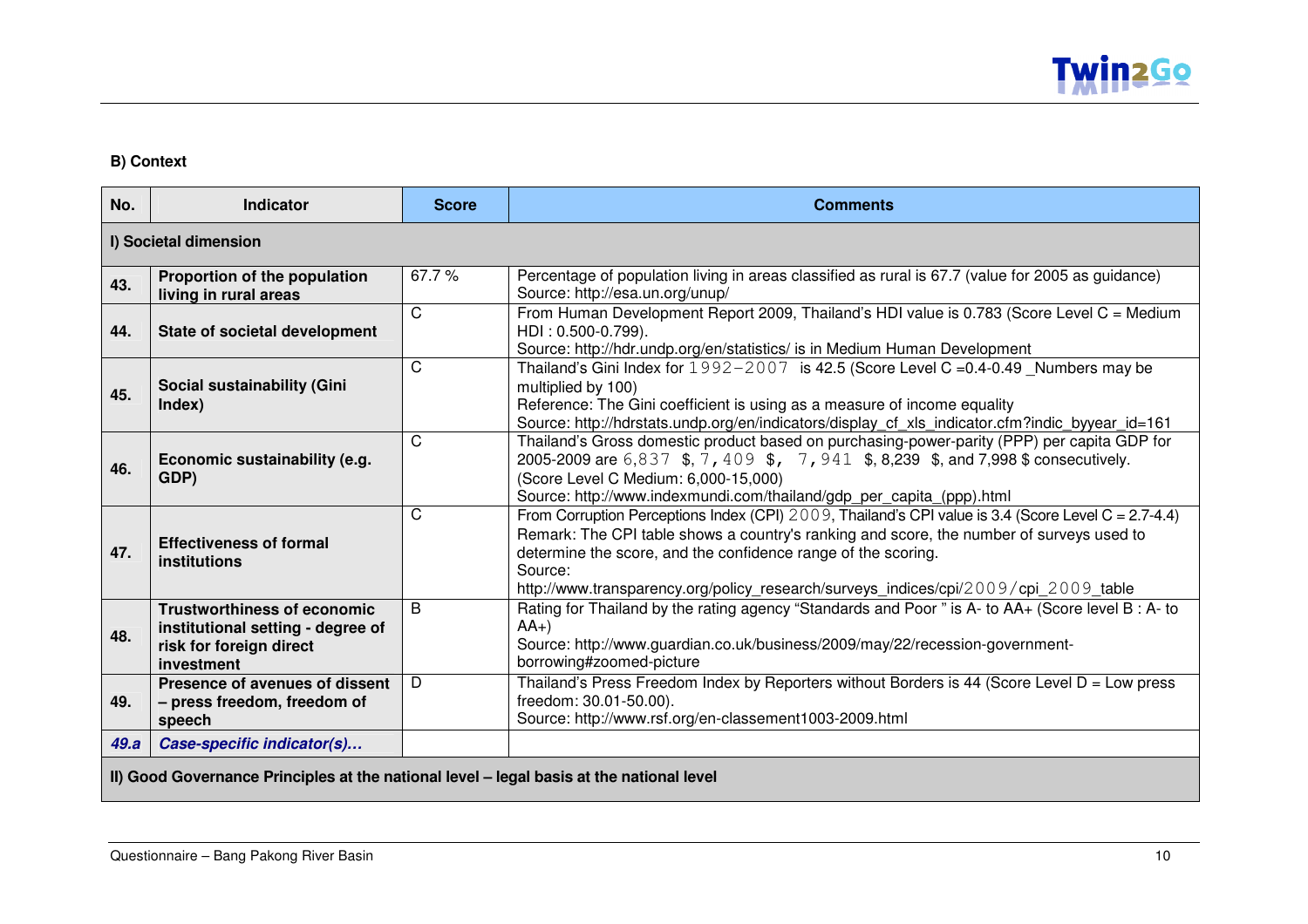

| No.  | <b>Indicator</b>                                                                        | <b>Score</b> | <b>Comments</b>                                                                                                                                                                                                                                                                                                                                                                   |  |
|------|-----------------------------------------------------------------------------------------|--------------|-----------------------------------------------------------------------------------------------------------------------------------------------------------------------------------------------------------------------------------------------------------------------------------------------------------------------------------------------------------------------------------|--|
| 50.  | <b>Participatory regarding</b><br>decision making in the water<br>sector                | C            | Drafted water resources law is being reviewed.<br>ยังไม่มีกฎหมายเฉพาะเกี่ยวกับน้ำ อยู่ระหว่างพิจารณาใหม่อีกครั้ง                                                                                                                                                                                                                                                                  |  |
| 51.  | <b>Transparency regarding water</b><br>allocation                                       | B            | Information is available legally, but lack of data collection center and systematical analysis.<br>กฎหมายเปิดช่องให้เข้าถึงข้อมูล แต่ ข้อมูลยังกระจัดกระจายและยังไม่มีการวิเคราะห์อย่างเป็นระบบ                                                                                                                                                                                   |  |
| 52.  | <b>Effectiveness and efficiency</b><br>regarding decision making in<br>the water sector | $\mathsf{C}$ | Decision making process of river basin organization is done on a basis of explicit scientific data or<br>else it is based on a compromising attitude. No control is yet done by law.<br>มีกระบวนการตัดสินใจที่มีประสิทธิภาพโดยผ่านคณะกรรมการลุ่มน้ำ แต่ยังไม่มีกฎหมายรองรับ                                                                                                       |  |
| 53.  | <b>Equitable and inclusive</b>                                                          | C            | Only civil law stated that men can use water as necessary, now water right identification does not<br>exist.<br>ยังไม่มีการกำหนดสิทธิในการใช้น้ำมีเพียงข้อกำหนดในกฎหมายแพ่งและพาณิชย์ว่า  บุคคลสามารถนำน้ำมาใช้ได้ตามความจำเป็น                                                                                                                                                   |  |
| 54.  | Predictability - with regard to<br><b>IWRM and climate change</b>                       | $\mathsf{C}$ | Now laws or regulations that include climate change impacts are not exist.<br>ไม่มีกฎหมายที่รวมผลกระทบจาก Climate Change                                                                                                                                                                                                                                                          |  |
| 54.a | Case-specific indicator(s)                                                              |              |                                                                                                                                                                                                                                                                                                                                                                                   |  |
|      | III) Environmental dimension                                                            |              |                                                                                                                                                                                                                                                                                                                                                                                   |  |
| 55.  | Köppen-Geiger climate<br>classification (river basin)                                   | Aw           | From reference Bang Pakong river basin is in A: equatorial for main climate and W: winter dry for<br>precipitation. However for local observation the basin should be in A: equatorial and M:<br>monsoonal.<br>ใน <b>ref</b> . เป็น<br>Main Climates A: equatorial<br>Precipitation W:winter dry<br>แต่ในลุ่มน้ำเป็น<br>Main Climates A: equatorial<br>Precipitation M: Monsoonal |  |
| 56.  | <b>Climate Moisture Index</b>                                                           | <b>SA</b>    | SA Semi-arid<br>(70% of river basin is in Semi-arid, 30-% is in Sub-humid)<br>Note 30% ตกอยู่ใน SH Sub-humid                                                                                                                                                                                                                                                                      |  |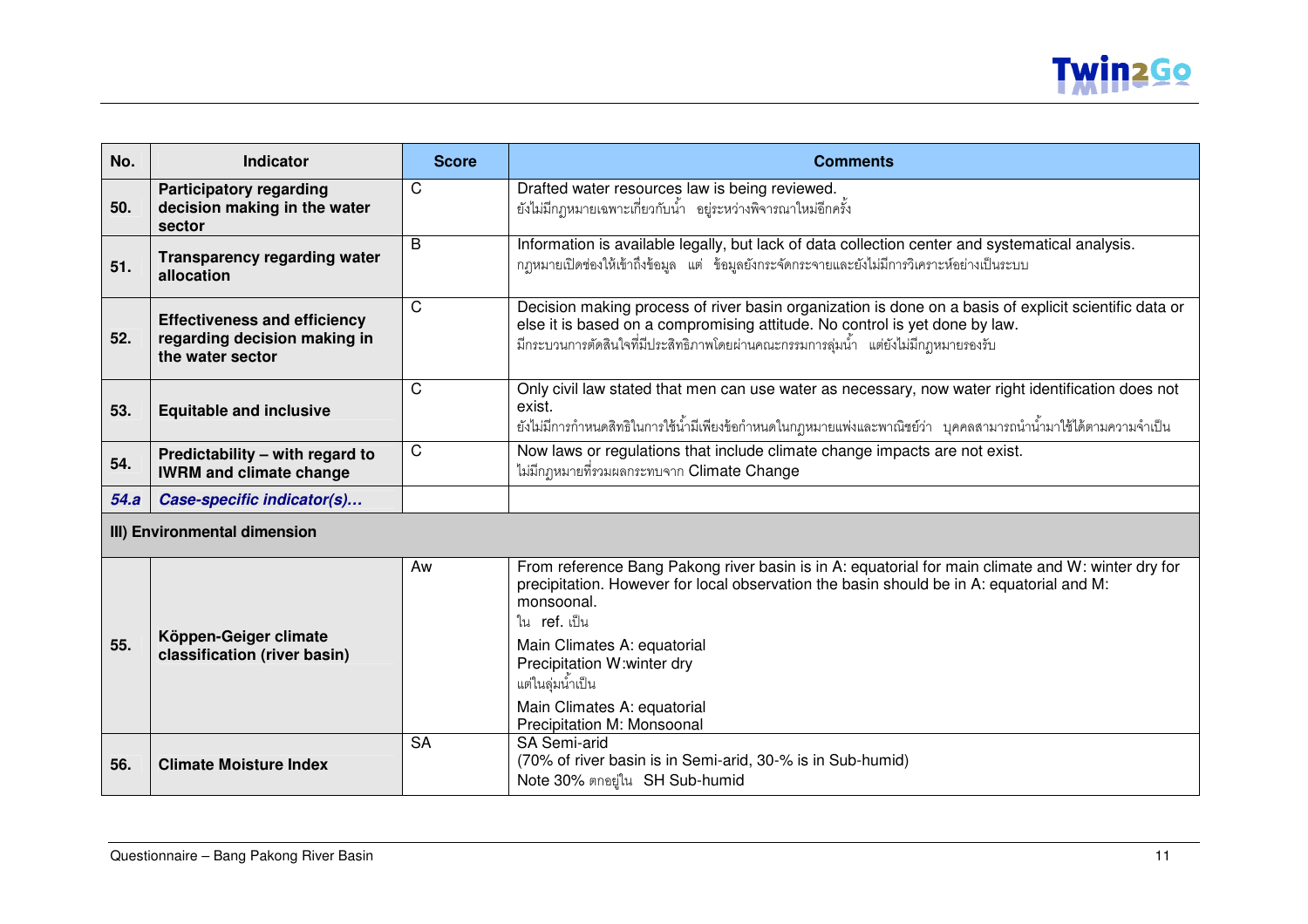

| No. | Indicator                                                                             | <b>Score</b> | <b>Comments</b>                                                                                                                                                                                                                                                                                                                                                                                                                                                                                                                                                                                                                                                                                                                                                                                    |
|-----|---------------------------------------------------------------------------------------|--------------|----------------------------------------------------------------------------------------------------------------------------------------------------------------------------------------------------------------------------------------------------------------------------------------------------------------------------------------------------------------------------------------------------------------------------------------------------------------------------------------------------------------------------------------------------------------------------------------------------------------------------------------------------------------------------------------------------------------------------------------------------------------------------------------------------|
| 57. | <b>Climate Moisture Index</b><br><b>Coefficient of Variation</b>                      | C            | Bang Pakong river basin is in high variability area.<br>ดูจาก ref แล้ว ตกในช่วง High variability โดยบริเวณใกล้ใกล้อ่าวไทยเป็นพื้นที่ฝนตกมาก (สีน้ำเงิน)<br>ึบริเวณที่ไหลอ่าวไทย เป็นพื้นที่ฝนตกน้อย (สีน้ำตาล)                                                                                                                                                                                                                                                                                                                                                                                                                                                                                                                                                                                     |
| 58. | Per Capita Equivalent of<br><b>TARWA</b>                                              | C            | 6460 $\mathrm{m}^3/\mathrm{yr}$ at 2005<br>ตกในข้อ C (เป็นข้อมูลระดับประเทศ)                                                                                                                                                                                                                                                                                                                                                                                                                                                                                                                                                                                                                                                                                                                       |
| 59. | Average water availability at the<br>river basin level (1995)                         | B            | 100-200 mm<br>(Data from WaterGAP 2.0, University of Kassel, http://www.env-<br>edu.gr/Documents/World%20Water%20in%202025.pdf<br>(ข้อมูลจาก ref web)                                                                                                                                                                                                                                                                                                                                                                                                                                                                                                                                                                                                                                              |
| 60. | Annual renewable water supply<br>per person by river basin (1995)                     | E            | Annual water supply at Bang Pakong River Basin is 457 m3/person/yr. as of 2006 (B.E. 2549),<br>which fall in Score level E (water supply below 500 m3/person/yr.)<br>Source: Table 2.3.1-1: Data of water utilization from Provincial Waterworks Authority from Water<br>allocation report for Bang Pakong and Prachinburi River Basin Report, Department of Water<br>Resources, June 2008.                                                                                                                                                                                                                                                                                                                                                                                                        |
| 61. | <b>Projected annual renewable</b><br>water supply per person by<br>river basin (2025) | E            | Projected annual water supply at Bang Pakong River Basin is 497 m3/person/yr as of 2022 (B.E.<br>2565), which fall in Score level E (water supply below 500 m3/person/yr.)<br>Remarks: Projected requirement for raw water in 2022 = 52,334,232 m3/yr.<br>Projected population in 2022 calculated from population in 2006 (94,109 people) with<br>average annual population growth 1.969% (Average of annual growth rate from 1909 to<br>2000, National Statistical Office, http://web.nso.go.th/pop2000/prelim e.htm). Projected population<br>for 2022 is 128,565 people)<br>Source: Table 2.3.1-1: Data of water utilization from Provincial Waterworks Authority from Water<br>allocation report for Bangkong and Prachinburi River Basin Report, Department of Water<br>Resources, June 2008. |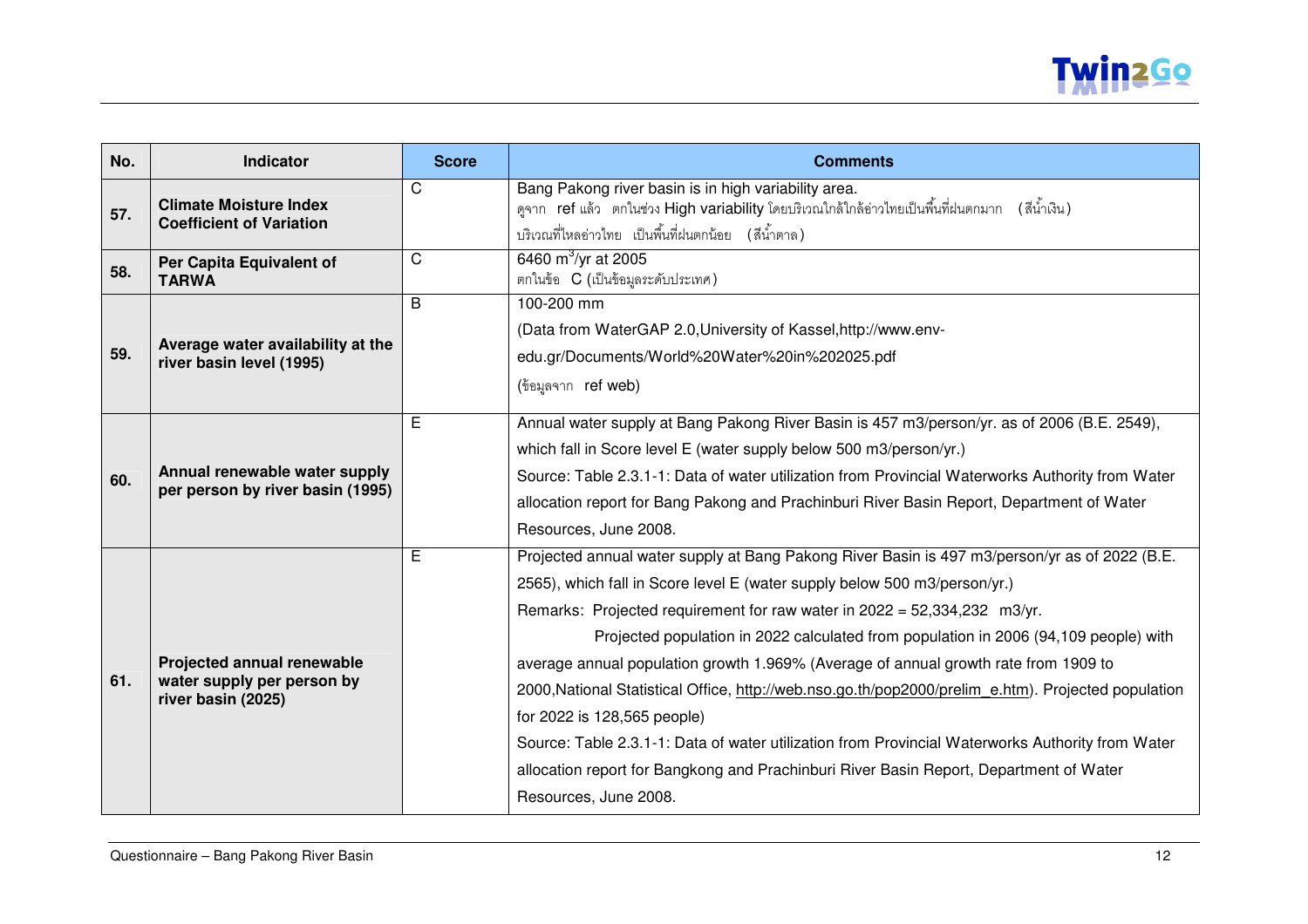

| No. | <b>Indicator</b>                                  | <b>Score</b> | <b>Comments</b>                                                                                                                                                                                                                                                                                                                                                                                                                                                                                   |
|-----|---------------------------------------------------|--------------|---------------------------------------------------------------------------------------------------------------------------------------------------------------------------------------------------------------------------------------------------------------------------------------------------------------------------------------------------------------------------------------------------------------------------------------------------------------------------------------------------|
| 62. | <b>Relative Water Stress Index</b>                | C            | Thailand's Mean Annual Relative Water Stress Index 0.2-0.4 (=Score level C: Medium<br>$RWSI=0.2-0.4$ )<br>Source: http://wwdrii.sr.unh.edu/download.html                                                                                                                                                                                                                                                                                                                                          |
| 63. | <b>Climate Vulnerability Index</b>                | C            | Thailand's Climate Vulnerability Index (CVI) is Medium: 36-43.9(=Score Level C).<br>Remark: CVI is an extension of the Water Poverty Index (WPI), which includes additional<br>geographical factors that relate specifically to the place being examined. It also involves the<br>application of scenarios of change, and by this means it can express the vulnerability of people to<br>global environmental change, and climate change.<br>Source: http://ocwr.ouce.ox.ac.uk/research/wmpg/cvi/ |
|     |                                                   | C            | Pollution Control Department issued Water Quality Classification for condition and Beneficial                                                                                                                                                                                                                                                                                                                                                                                                     |
|     |                                                   |              | Usage and Surface Water Quality Standards.                                                                                                                                                                                                                                                                                                                                                                                                                                                        |
|     |                                                   |              | Class 1: Extra clean fresh surface water resources used for i.e. ecosystem conservation                                                                                                                                                                                                                                                                                                                                                                                                           |
|     |                                                   |              | Class 2: Very clean fresh surface water resources used for i.e. consumption which requires                                                                                                                                                                                                                                                                                                                                                                                                        |
|     | Degree to which water quality                     |              | ordinary water                                                                                                                                                                                                                                                                                                                                                                                                                                                                                    |
| 64. | status restricts usability of<br>users' types     |              | treatment process before use, fisheries, recreation                                                                                                                                                                                                                                                                                                                                                                                                                                               |
|     |                                                   |              | Class 3: Medium clean fresh surface water resources used for i.e. consumption, but passing                                                                                                                                                                                                                                                                                                                                                                                                        |
|     |                                                   |              | through an                                                                                                                                                                                                                                                                                                                                                                                                                                                                                        |
|     |                                                   |              | ordinary treatment process before using, agriculture                                                                                                                                                                                                                                                                                                                                                                                                                                              |
|     |                                                   |              | Class 4: Fairly clean fresh surface water resources used for : i.e. industry                                                                                                                                                                                                                                                                                                                                                                                                                      |
|     |                                                   |              | Class 5The sources which are not classification in class 1-4 and used for navigation.                                                                                                                                                                                                                                                                                                                                                                                                             |
|     |                                                   | C            | Source: http://www.pcd.go.th/info_serv/en_reg_std_water05.html#s1<br>Some infrastructure e.g. Bang Pakong diversion dam has imposed environmental problems on the                                                                                                                                                                                                                                                                                                                                 |
| 65. | <b>Extent of flow and channel</b><br>modification |              | local people.<br>้มีการสร้างโครงสร้างเช่นเขื่อนขนาดใหญ่ในลำน้ำบางปะกง เช่น เขื่อนทดน้ำบางปะกง                                                                                                                                                                                                                                                                                                                                                                                                     |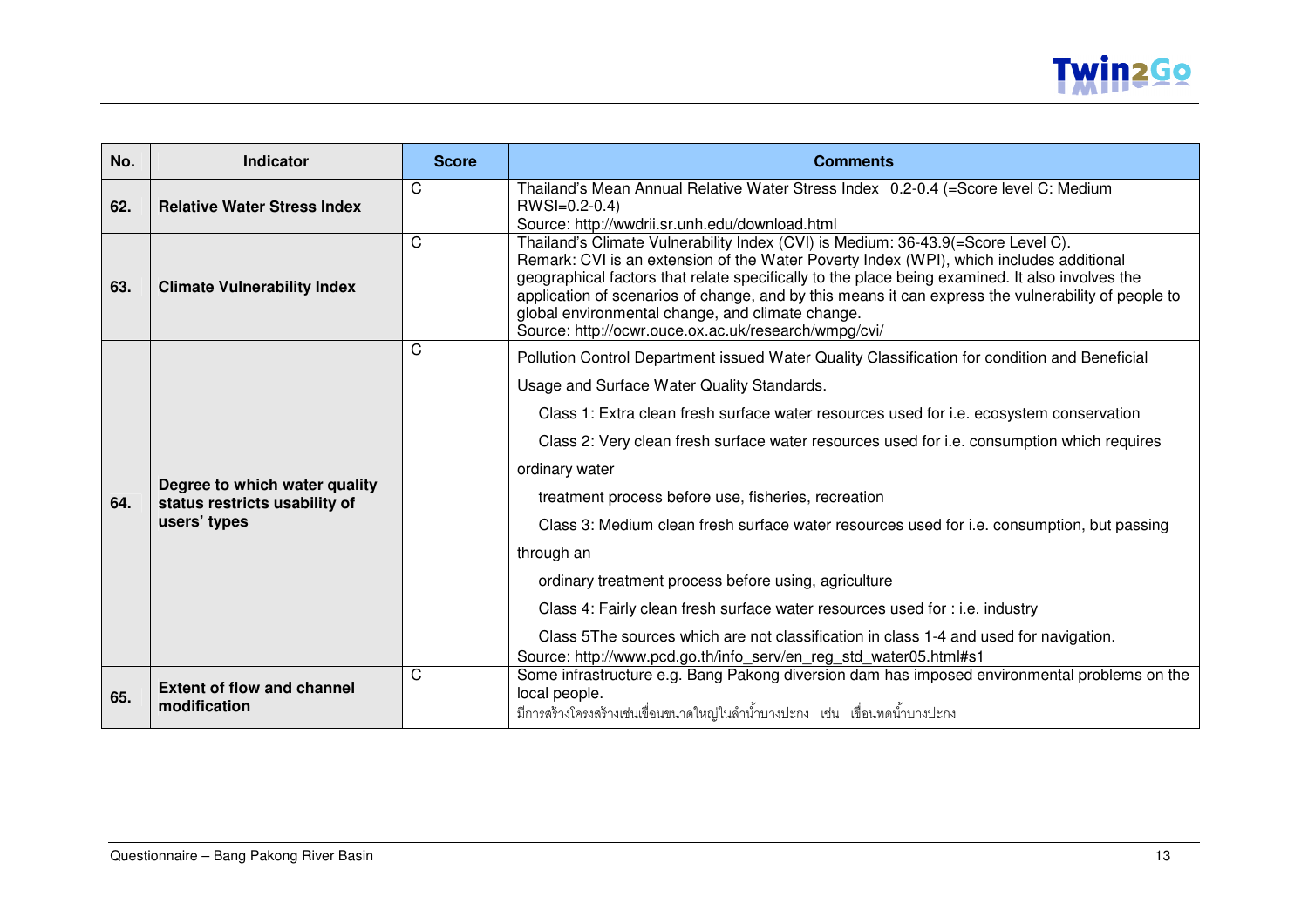

| No.  | Indicator                                                                                           | <b>Score</b> | <b>Comments</b>                                                                                                                                                                                                                                                                                                                                                                                                                                                                                                                                                                                                                                                                                                                              |
|------|-----------------------------------------------------------------------------------------------------|--------------|----------------------------------------------------------------------------------------------------------------------------------------------------------------------------------------------------------------------------------------------------------------------------------------------------------------------------------------------------------------------------------------------------------------------------------------------------------------------------------------------------------------------------------------------------------------------------------------------------------------------------------------------------------------------------------------------------------------------------------------------|
| 66.  | Impact of land-use changes on<br>hydrological processes                                             | C            | -Land uses have been changed from wetland to living areas in Hanuman river basin (some<br>municipalities in Kabinburi district, Maung Kao sub-district, Kabinburi industrial areas) in the last 3<br>years.<br>ใน 3 ปีที่ผ่านมา มีการเปลี่ยนการใช้ประโยชน์ที่ดิน จากพื้นที่ชุ่มน้ำ เป็นพื้นที่อยู่อาศัย ในพื้นที่ลุ่มน้ำหนุมาน<br>(เช่น<br>เทศบาลในอำเภอกบินทร์บุรี ต.เมืองเก่า เขตอุตสาหกรรมกบินทร์บุรี)                                                                                                                                                                                                                                                                                                                                    |
|      |                                                                                                     |              | Remarks:<br>Land use change หมายถึงรวมถึง พื้นที่ปลูกข้าว สร้างบ้านเรือน ฯลฯ อะไรที่ไม่เป็นธรรมชาติ                                                                                                                                                                                                                                                                                                                                                                                                                                                                                                                                                                                                                                          |
| 67.  | Uncertainty associated to<br>climate change predictions<br>regarding precipitation for the<br>basin | B            | A map from MAGCIC-SCENGEN tool in the annex shows that the area of Bang Pakong river<br>basin is green color (0.6-0.8 : more probability of a precipitation increase = Score level B)<br>Reference: Annex of Twin2go guidance: Considering results of 17 different General Circulation<br>Models (CGM), for the SRES emission scenario A2-ASF (global mean delta T of 1.49°C)<br>ีสอบถามจาก ดร.อานนท์ KCCM จุฬา – พบว่า START ทำ Trend of future change in annual<br>precipitation in<br>Southeast Asia ที่เป็นปริมาณน้ำฝน ไม่ใช่ Probability source: http://www.sea-<br>climatechange.org/index.php<br>ี สอบถาม อัศมน วิเคราะห์ rain intensity กระทรวงทรัพฯ กรมส่งเสริมคุณภาพสิ่งแวดล้อม- พบว่าคร . ทำแต่ analyze<br>previous precipitation |
| 67.a | Case-specific indicator(s)                                                                          |              |                                                                                                                                                                                                                                                                                                                                                                                                                                                                                                                                                                                                                                                                                                                                              |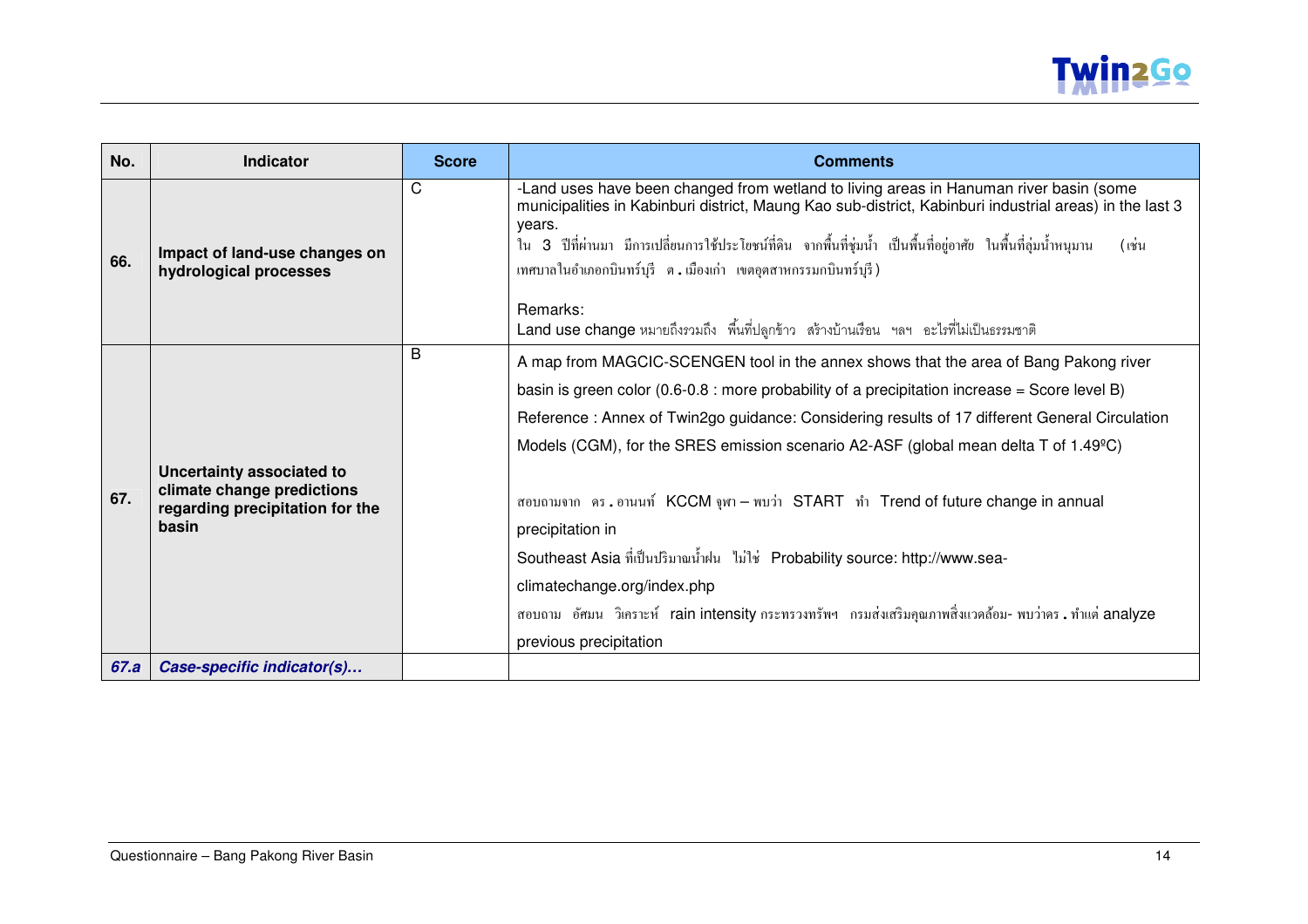

#### **C) Performance**

| No.  | <b>Indicator</b>                                                                                    | <b>Score</b> | <b>Comments</b>                                                                                                                                                                                                                                                                                            |  |
|------|-----------------------------------------------------------------------------------------------------|--------------|------------------------------------------------------------------------------------------------------------------------------------------------------------------------------------------------------------------------------------------------------------------------------------------------------------|--|
|      | I) Progress towards stated Goals                                                                    |              |                                                                                                                                                                                                                                                                                                            |  |
| 68.  | <b>Progress towards sustainable</b><br>access to safe drinking water<br>(MDG drinking water target) | C            | On tract<br>Goal 7: Ensure environmental sustainability<br>Target 10: Halve by 2015 the proportion of people without sustainable access to safe drinking<br>water and basic sanitation<br>Scorecard for Thailand: Target already achieved<br>Source:http://www.undp.or.th/focusareas/mdgseventhailand.html |  |
| 69.  | Proportion of population with<br>access to improved drinking<br>water                               | B            | Proportion of total population using an improved drinking water source, 2008 for Thailand is 98%<br>(Score B 91-99%).<br>Source: http://www.wssinfo.org/datamining/tables.html                                                                                                                             |  |
| 70.  | Proportion of rural population<br>with access to improved<br>drinking water                         | D            | Proportion of rural population using an improved drinking water source, 2008 for Thailand is 67%<br>(Score D 50-75%).<br>Source: http://www.wssinfo.org/datamining/tables.html                                                                                                                             |  |
| 71.  | Progress towards sustainable<br>access to basic sanitation<br>(MDG sanitation target)               | A            | Goal 7: Ensure environmental sustainability<br>Target $10:$ Halve by $2015$ the proportion of people without sustainable access to safe drinking<br>water and basic sanitation<br>Scorecard for Thailand: Target already achieved<br>Source:http://www.undp.or.th/focusareas/mdgseventhailand.html         |  |
| 72.  | Proportion of population with<br>access to improved sanitation<br>facilities                        | B            | Proportion of total population using an improved sanitation facility, 2008 for Thailand is 96%<br>(Score B 91-99%)<br>Source: http://www.wssinfo.org/datamining/tables.html                                                                                                                                |  |
| 73.  | Proportion of rural population<br>with access to improved<br>sanitation facilities                  | B            | Proportion of rural population using an improved sanitation facility, 2008 for Thailand is 96%<br>(Score B 91-99%)<br>Source: http://www.wssinfo.org/datamining/tables.html                                                                                                                                |  |
| 73.a | Case-specific indicator(s)                                                                          |              |                                                                                                                                                                                                                                                                                                            |  |

**II) Good governance principles as indicators for the process dimension**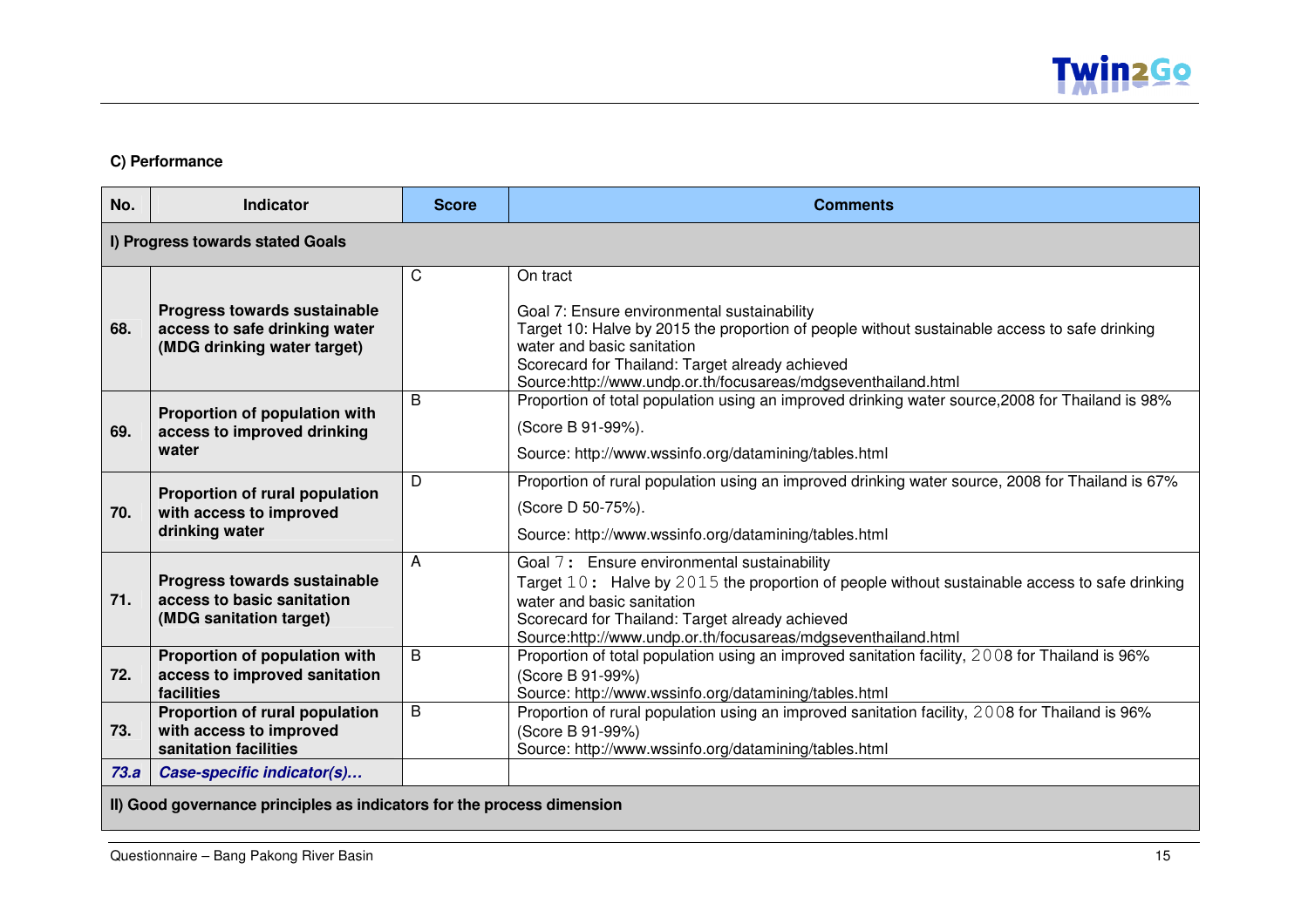

| No.  | Indicator                                                                               | <b>Score</b> | <b>Comments</b>                                                                                                                                                                                                                                                                                                                                                       |
|------|-----------------------------------------------------------------------------------------|--------------|-----------------------------------------------------------------------------------------------------------------------------------------------------------------------------------------------------------------------------------------------------------------------------------------------------------------------------------------------------------------------|
| 74.  | <b>Participatory regarding</b><br>decision making in the water<br>sector                | C            | Suggestions or comments from stakeholders are listened and some are selected for decision<br>making.<br>เลือกข้อ C เนื่องจากมีการปริกษาหารือแต่อาจไม่ต้องทำตามข้อเสนอก็ได้                                                                                                                                                                                            |
| 75.  | <b>Transparency regarding water</b><br>allocation                                       | C            | Now agreements among communities are not exist.<br>ยังไม่มีข้อตกกันระหว่างประชาชนเกี่ยวกับการจัดสรรน้ำ                                                                                                                                                                                                                                                                |
| 76.  | <b>Effectiveness and efficiency</b><br>regarding decision making in<br>the water sector | B            | -River basin organizations are established for solving water allocation problems.<br>-Tools and mechanisms to indicate efficiency and promote stakeholder participations are<br>developing.<br>่ องค์กรลุ่มน้ำที่ตั้งขึ้นมาเพื่อแก้ไขปัญหาเกี่ยวกับการจัดสรรน้ำ อยู่ระหว่างการพัฒนาเครื่องมือและกลไกในการวัดประสิทธิภาพ<br>และการเสริมสร้างการมีส่วนร่วมของทุกภาคส่วน |
| 77.  | <b>Equitable and inclusive</b>                                                          | A            | All men, women, ethnics, communities have equal opportunities to get water, but people in<br>irrigation areas might have more convenient to get water.<br>ไม่มีการจำกัดการเข้าถึงน้ำ ไม่มีการกีดกันเพศ เชื้อชาติ กลุ่มช <sup>ั</sup> น แต่บางพื้นที่ เช่น พื้นที่ชลประทาน<br>อาจมีข้อได้เปรียบในการเข้าถึงน้ำ                                                         |
| 78.  | Predictability - with regard to<br><b>IWRM and climate change</b>                       | $\mathsf{C}$ | -Drought in Bang Pakong river basin is referred as climate change impacts, but there are no<br>further activities regarding climate change.<br>-There are some climate change activities at national level.<br>มีกิจกรรมหลายกิจกรรมเกี่ยวกับ Climate change (CC) ในระดับประเทศ แต่ในลุ่มน้ำบางปะกงมีการอธิบายถึงผล CC<br>้ต่อการขาดแคลนน้ำ แต่ยังไม่มีการดำเนินการ CC |
| 78.a | Case-specific indicator(s)                                                              |              |                                                                                                                                                                                                                                                                                                                                                                       |
|      | III) Stakeholder participation                                                          |              |                                                                                                                                                                                                                                                                                                                                                                       |
| 79.  | Deliberative engagement<br>opportunities                                                | A            | Forums are fully open for comments and opinions, which will influence decision making<br>processes.<br>้มีการเปิดเวทีรับฟังความคิดเห็นอย่างเต็มที่ และความคิดเห็นมีผลต่อการตัดสินใจของผู้มีหน้าที่                                                                                                                                                                    |
| 80.  | Inclusiveness of stakeholder<br>participation                                           | A            | Stakeholders such as industrial, agricultural, and local community especially river basin<br>organization members shared the ideas, comments for water management.<br>ผู้มีส่วนได้ส่วนเสียทุกกลุ่ม เช่น กลุ่มอุต กลุ่มเกษตร กลุ่มชาวบ้าน ได้มีโอกาสเข้าร่วมแสดงความคิดเห็น ร่วมบริหารจัดการ<br>โดยเฉพาะองค์กรลุ่มน้ำ                                                  |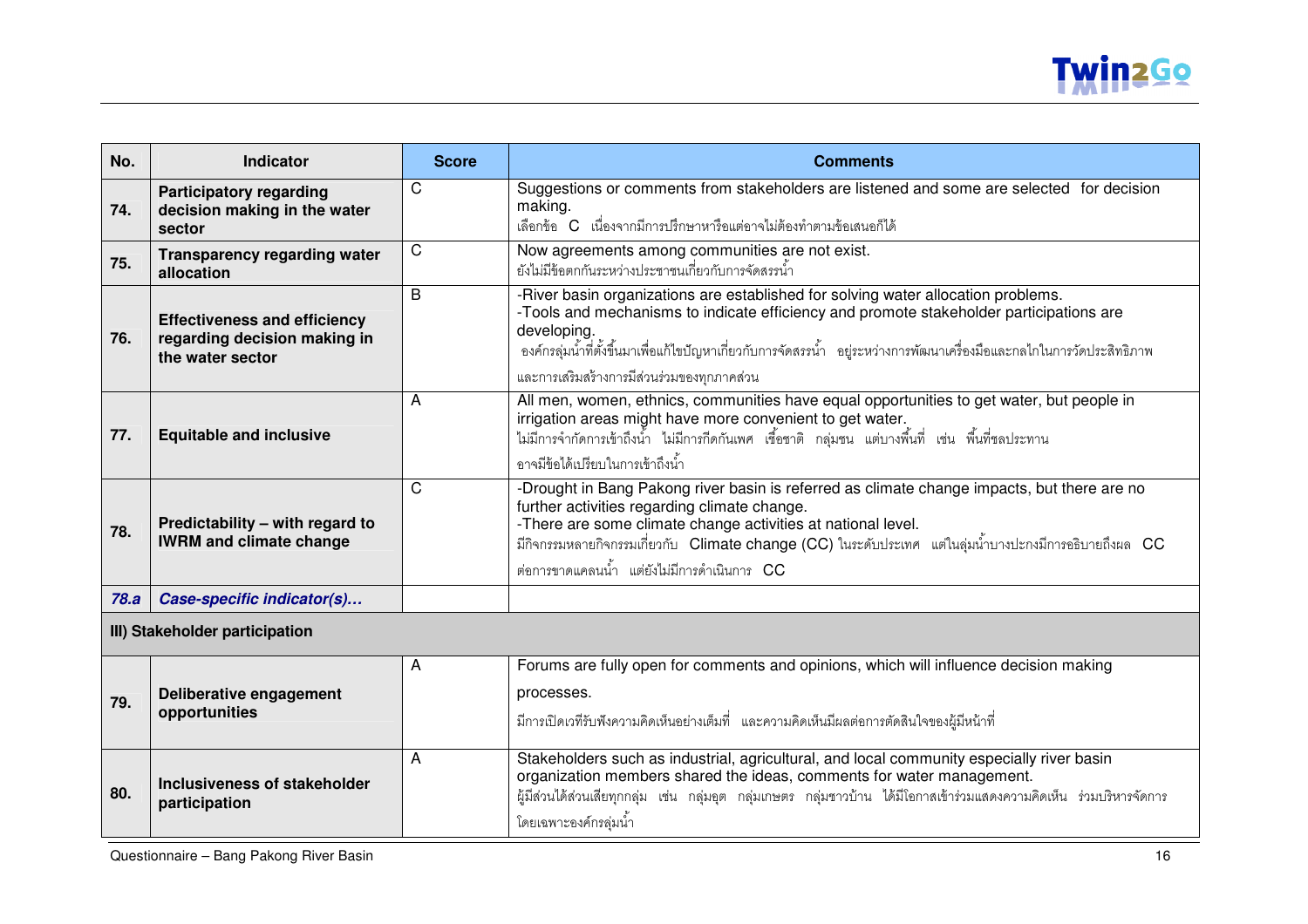

| No.  | <b>Indicator</b>                                                           | <b>Score</b> | <b>Comments</b>                                                                                                                                                                                                                                                                                                                                                                                                                                                                                                                                                                                                                                                                                                                                                                                                                                                                                                                                                                                                                                                                                                                                                                                                                                                                                              |
|------|----------------------------------------------------------------------------|--------------|--------------------------------------------------------------------------------------------------------------------------------------------------------------------------------------------------------------------------------------------------------------------------------------------------------------------------------------------------------------------------------------------------------------------------------------------------------------------------------------------------------------------------------------------------------------------------------------------------------------------------------------------------------------------------------------------------------------------------------------------------------------------------------------------------------------------------------------------------------------------------------------------------------------------------------------------------------------------------------------------------------------------------------------------------------------------------------------------------------------------------------------------------------------------------------------------------------------------------------------------------------------------------------------------------------------|
| 80.a | Case-specific indicator(s)                                                 |              |                                                                                                                                                                                                                                                                                                                                                                                                                                                                                                                                                                                                                                                                                                                                                                                                                                                                                                                                                                                                                                                                                                                                                                                                                                                                                                              |
|      | IV) Response to climate change                                             |              |                                                                                                                                                                                                                                                                                                                                                                                                                                                                                                                                                                                                                                                                                                                                                                                                                                                                                                                                                                                                                                                                                                                                                                                                                                                                                                              |
| 81.  | <b>Strategy for adaptation to</b><br>climate change in the water<br>sector | C            | - National policies and strategies for climate change are preparing by the Office of National<br>Environmental Policy and Planning.<br>- There are 2 Climate Change Adaptation related to Water Resources :<br>-> Hydro-Agronomic-Economic Model for Mekong River Basin and Local Adaptation in Thailand<br>and Lao PDR (Thai's study area is sub-basin areas of major Mekong tributaries: Huai Mong,<br>Nam Suai, Huai Luang, Nam Song Khram, Huai Bang Sai, Nam Kam, Nam Chi and Nan Mun<br>funded by World Bank by Department of Water Resources<br>->Royal Irrigation Department cooperates with Kasetsart University and Japanese Institute of<br>Irrigation and Drainage on the climate change adaption on agricultural activities in Thailand.<br>-มีการจัดทำ Policy + strategies ในการรับมือ CC ระดับชาติโดยสผ.<br>- มีโครงการเกี่ยวกับ Climate Change Adaptation ด้านน้ำ 2 โครงการ คือ<br>-> Hydro-Agronomic- Economic Model for Mekong River Basin and Local Adaptation in Thailand<br>and Lao PDR ซึ่งได้รับทุนจาก   World Bank   ดำเนินงานโดยสำนักวิจัยและพัฒนา กรมทรัพยากรน้ำ   พื้นที่ศึกษาคือ<br>ห้วยม้ง น้ำใส ห้วยหลวง น้ำสงคราม ห้วยบางไทร น้ำคาม น้ำชี น้ำมึน<br>$\rightarrow$ โครงการศึกษาการลดผลกระทบ CC ด้านเกษตรกรรม<br>ดำเนินงานโดยกรมชลประทานร่วมกับม.เกษตรศาสตร์และสถาบันของญี่ปุ่น |
| 82.  | <b>Availability of specific</b><br>knowledge enabling adaptation           | E            | There is some knowledge distribution about climate change, but there is no specific data collection<br>or model estimation in water resources. For DWR data such as water level, water quality,<br>precipitation are collected from approximately10 stations for 3 years. More data is needed to<br>collect for further climate change impact assessment.<br>- Now climate change impact assessment in Bang Pakong river basin is not existed.<br>้มีการพูดถึงการเปลี่ยนแปลงสภาพภูมิอากาศ แต่ยังไม่มีการเก็บข้อมูลหรือประเมินโดยแบบจำลอง<br>้มีการเก็บข้อมูลจากสถานีตรวจวัดประมาณ <b>10</b> สถานี บอกระดับน้ำ คุณภาพน้ำ ปริมาณฝน<br>ตอนนี้มีการเก็บข้อมูลประมาณ 3 ปี ยังไม่เพียงพอในการประเมิน และยังไม่มีโครงการที่จะทำการประเมิณผลกระทบจาก $\overline{\text{CC}}$<br>ต่อน้ำในระดับลุ่มน้ำ                                                                                                                                                                                                                                                                                                                                                                                                                                                                                                                  |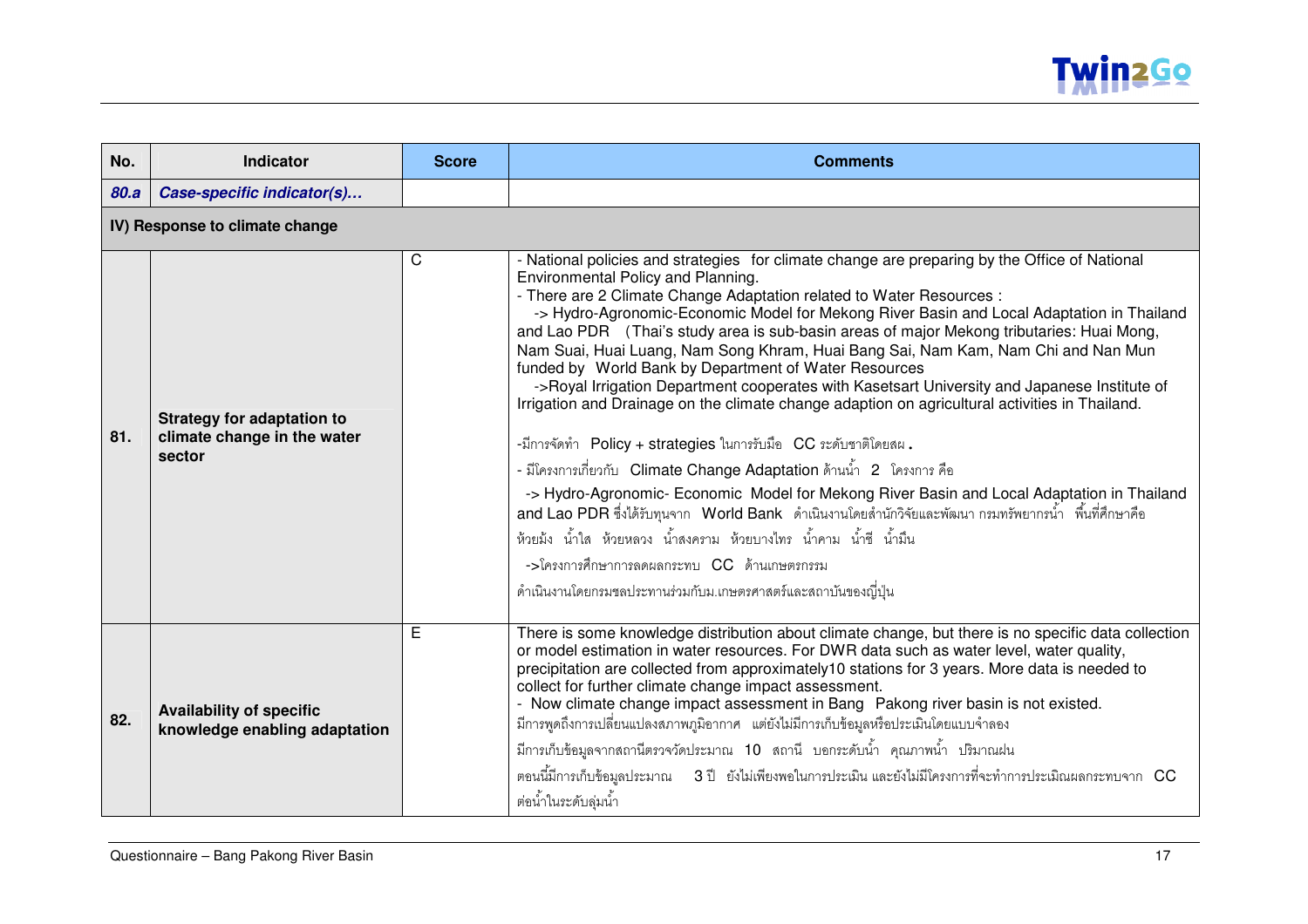

| No.  | <b>Indicator</b>                                                                                                                     | <b>Score</b> | <b>Comments</b>                                                                                                                                                                                                                                                                                                         |
|------|--------------------------------------------------------------------------------------------------------------------------------------|--------------|-------------------------------------------------------------------------------------------------------------------------------------------------------------------------------------------------------------------------------------------------------------------------------------------------------------------------|
| 83.  | Awareness of water managers<br>regarding adaptation to climate<br>change                                                             | C            | Plan and implementation in water resources of the river basin is usually done without taking into<br>consideration climate change.                                                                                                                                                                                      |
| 84.  | <b>Coordinated implementation</b><br>process regarding adaptation<br>to climate change: Program /<br>Plan of activities and measures | D            | There is no specific research/activity which is implemented in the context of climate change in the<br>river basin but there are early warning stations in the river basin.<br>ยังไม่มีกิจกรรมในการทำ research หรือกิจกรรมป้องกันในพื้นที่ลุ่มน้ำบางปะกง<br>มีการเตือนภัย early warning station ในพื้นที่ลุ่มน้ำบางปะกง |
| 85.  | <b>Operational activities</b><br>(measures)                                                                                          | D            | - There is a pilot project for climate change adaptation funded by World Bank in North East area of<br>Thailand.<br>มีการศึกษาเกี่ยวกับ CC adaptation ภายใต้โครงการ World Bank ที่ภาคตะวันออกเฉียงเหนือแต่ยังไม่มีที่ลุ่มบางปะกง                                                                                        |
| 86.  | Ways to deal with climate<br>variability (floods and<br>droughts)                                                                    | A            | There are measures for floods and drought including early warning<br>มี มาตรการเกี่ยวกับภัยแถ้ง น้ำท่วม และมี earlywarning                                                                                                                                                                                              |
| 86.a | Case-specific indicator(s)                                                                                                           |              |                                                                                                                                                                                                                                                                                                                         |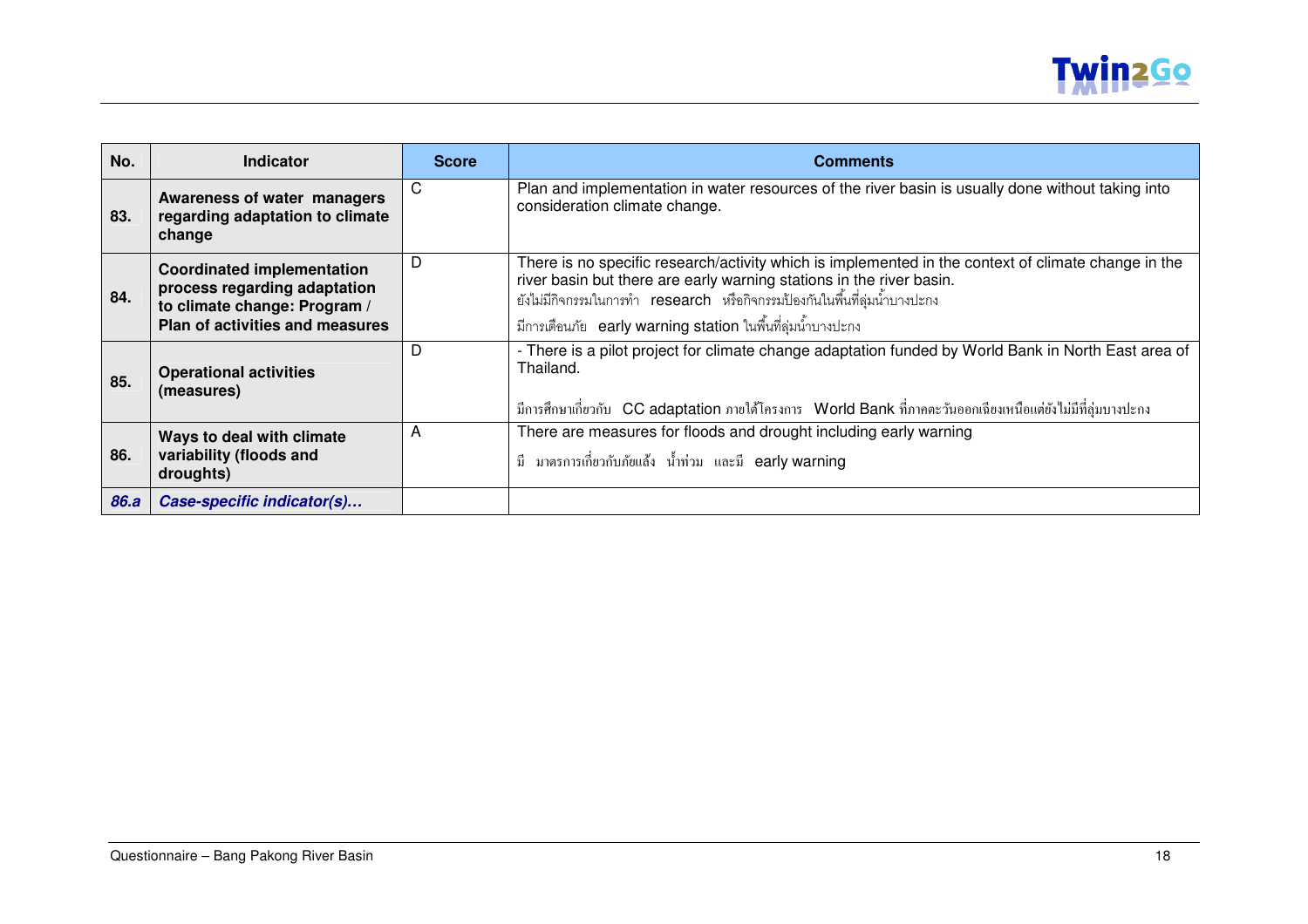#### **Additional case-specific indicators**

Please briefly define all case-specific indicators, which you have added, in the following table.

| No.             | <b>Indicator</b>                             | <b>Definition</b>                                               | <b>Hypothesis/</b><br>statement on<br>relationship                                                                    | <b>Scoring</b><br>scheme | How to assign scores (i.e.<br>which indicators/ on which<br>basis are scores allocated)     | <b>Comment on data source</b> |
|-----------------|----------------------------------------------|-----------------------------------------------------------------|-----------------------------------------------------------------------------------------------------------------------|--------------------------|---------------------------------------------------------------------------------------------|-------------------------------|
| 23a             | <b>Capacity of</b><br>basin<br>organization  | Capacity is<br>measured by<br>financial and human<br>resources. | If RBO has sufficient<br>resources then it is<br>more likely to be<br>able to implement<br>objectives in<br>practice  | - A<br>$- B$<br>$-C$     | (A) Sufficient resources<br>(B) Not enough for all<br>tasks<br>(C) Completely<br>inadequate |                               |
| 23 <sub>b</sub> | <b>Authority of</b><br>basin<br>organization | Authority to carry out<br>its mandate                           | If RBO has<br>adequate authority<br>then it is more likely<br>to be able to<br>implement<br>objectives in<br>practice | $- A$                    | (A) Adequate<br>(B) Adequate in some<br>domains<br>(C) Completely<br>inadequate             |                               |
|                 | <b>Case-specific</b><br>indicator 3          |                                                                 |                                                                                                                       | - A                      | (A)                                                                                         |                               |
|                 | <b>Case-specific</b><br><b>Indicator 4</b>   |                                                                 |                                                                                                                       | - A                      | (A)                                                                                         |                               |
|                 | <b>Case-specific</b><br><b>Indicator 5</b>   |                                                                 |                                                                                                                       | - A                      | (A)                                                                                         |                               |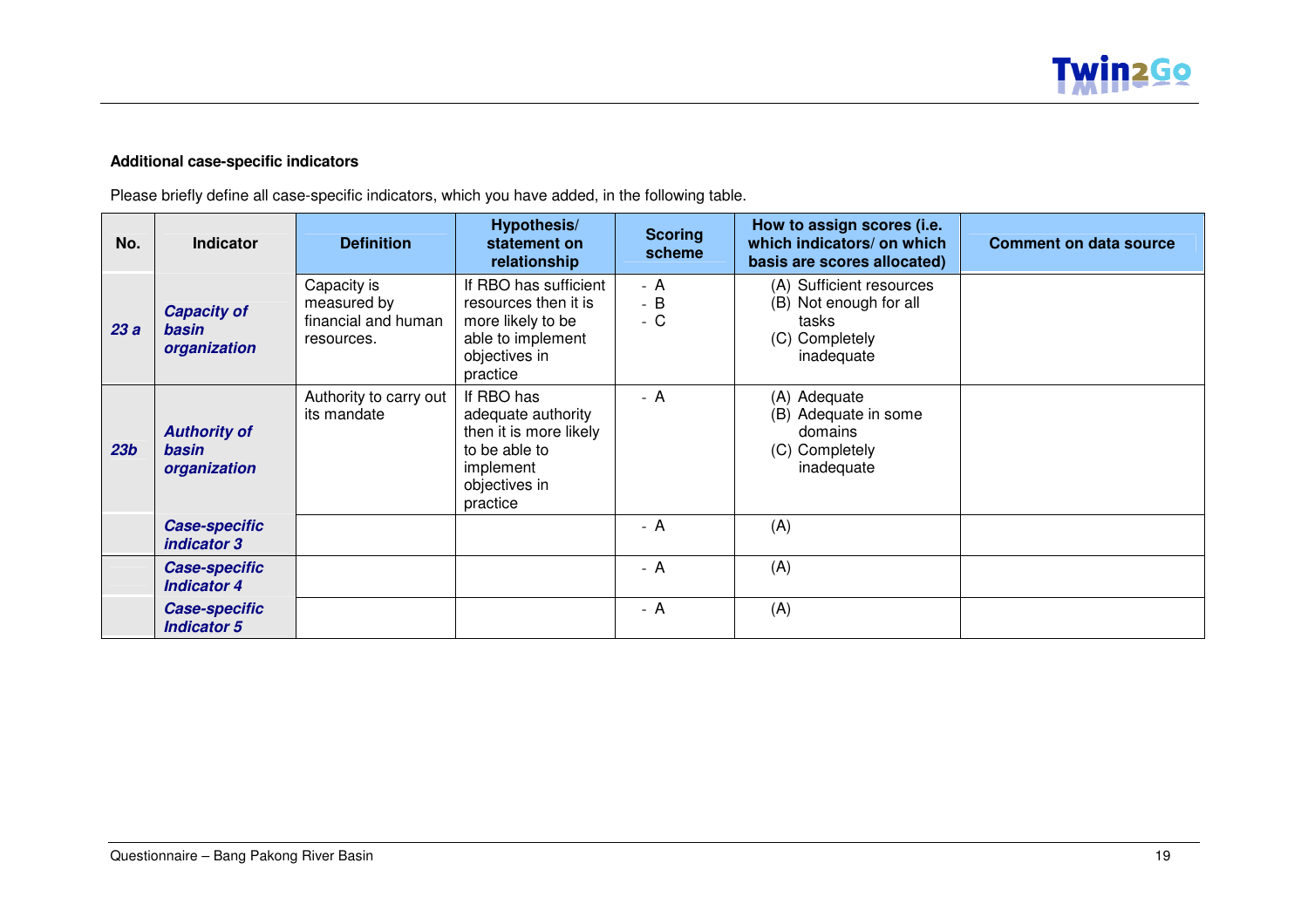

## **A) Addendum-Context**

| No.        | <b>Indicator</b>                | <b>Score</b> | <b>Comments</b>                                                                                                                                                                                                                                                                                                                                                                   |  |  |
|------------|---------------------------------|--------------|-----------------------------------------------------------------------------------------------------------------------------------------------------------------------------------------------------------------------------------------------------------------------------------------------------------------------------------------------------------------------------------|--|--|
|            | <b>I) Basin Characteristics</b> |              |                                                                                                                                                                                                                                                                                                                                                                                   |  |  |
| <b>67a</b> | <b>Sub-Basin Size</b>           | 18,670 km2   | According to sum of sub-basin data in fact sheet which came from DWR sources. Assumes include<br>Bang Pakong (6422 km <sup>2</sup> ), Prachin Buri (9592 km <sup>2</sup> ) and Upper Tonlesap (2656 km <sup>2</sup> ) Sub-River<br>Basins in analyses.                                                                                                                            |  |  |
| 67b        | Transboundary                   | <b>No</b>    | Main part that exits in Gulf of Thailand lies wholly within Thailand territory and that is how it has<br>been scored here. But note if include the Tonle Sap Sub-River Basin in analysis as water region<br>administrators in Thailand do in practice then this part is in another drainage system which flows<br>across border into Cambodia (and eventually enters the Mekong). |  |  |

## **B) Addendum-Performance**

| No. | <b>Indicator</b>                                    | <b>Score</b> | <b>Comments</b>                                                                                     |  |  |  |
|-----|-----------------------------------------------------|--------------|-----------------------------------------------------------------------------------------------------|--|--|--|
|     | I) Environmental sustainability                     |              |                                                                                                     |  |  |  |
|     | a) State of the water resources and the environment |              |                                                                                                     |  |  |  |
|     |                                                     | (C)          | C) Minority: 20-50%                                                                                 |  |  |  |
| 87  | <b>Aquatic biodiversity</b>                         |              | RBC informed that after operate the Bang Pakong Diversion Dam in 2000; people believe that previous |  |  |  |
|     |                                                     |              | 200 species were reduced dramatically.                                                              |  |  |  |
|     |                                                     |              | (RBC)                                                                                               |  |  |  |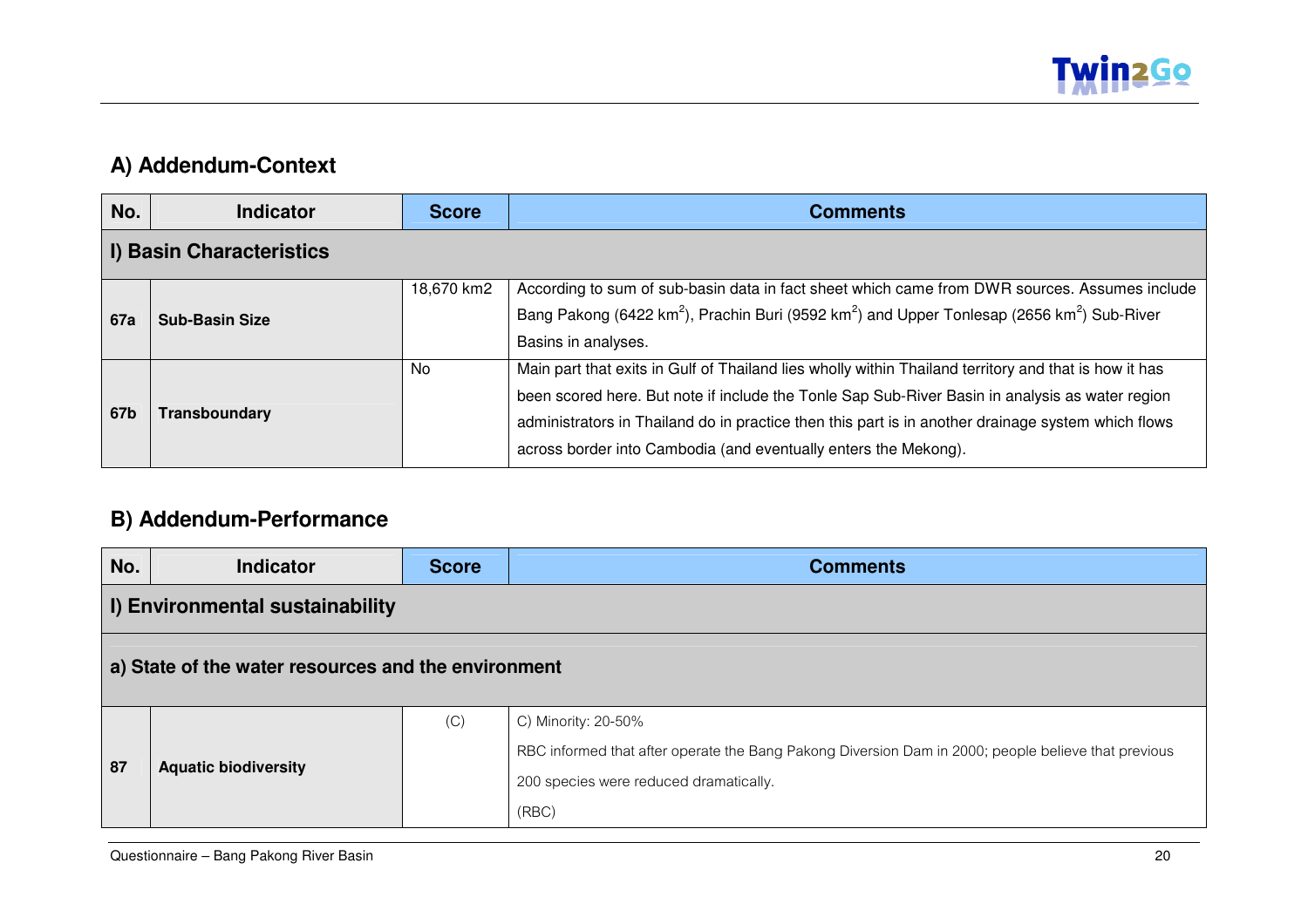

| No. | <b>Indicator</b>                         | <b>Score</b> | <b>Comments</b>                                                                                             |  |
|-----|------------------------------------------|--------------|-------------------------------------------------------------------------------------------------------------|--|
|     |                                          | (C)          | C) Some, occasional or scattered and modest impacts                                                         |  |
|     |                                          |              | There are some non-local species such as Golden Apple Snail(Cherry Snail), Giant Gouramy (ปลาแรด),          |  |
| 88  | Invasive exotic species                  |              | farm alligator.                                                                                             |  |
|     |                                          |              | (RBC)                                                                                                       |  |
|     |                                          | (C)          | C) Intermediate impact; bad water quality causes ecosystem degradation at several places                    |  |
|     |                                          |              | Surface water quality is poor. Ground water quality in upstream is quite good while ground water quality in |  |
| 89  | Surface and groundwater<br>quality       |              | downstream is quite poor due to salinity intrusion. Mangrove and local tree such as Sonneratia caseolaris   |  |
|     |                                          |              | (ต้นลำพู) are disappear.                                                                                    |  |
|     |                                          |              | (RBC)                                                                                                       |  |
|     |                                          | (B)          | B) At least some areas approaching or near limit                                                            |  |
| 90  | <b>Groundwater use</b>                   |              | There is some salinity intrusion at downstream, which caused restriction in uses.                           |  |
|     |                                          |              | (Department of Ground Water Resources)                                                                      |  |
|     |                                          | (C)          | $C$ ) > 20-50 %: Water resources under stress                                                               |  |
| 91  | <b>Water Exploitation Index (WEI)</b>    |              | 26%: DHI partners calculated score at basin level on the basis of information from a study on water         |  |
|     |                                          |              | resources in Bang Pakong. www.adb.org/water/BangPakong                                                      |  |
|     | b) Management practices                  |              |                                                                                                             |  |
|     |                                          | (B)          | B) Some places/times                                                                                        |  |
| 92  | Water allocated for aquatic<br>ecosystem |              | There is concern for operate infrastructure to prevent salinity intrusion.                                  |  |
|     |                                          |              | (DWR)                                                                                                       |  |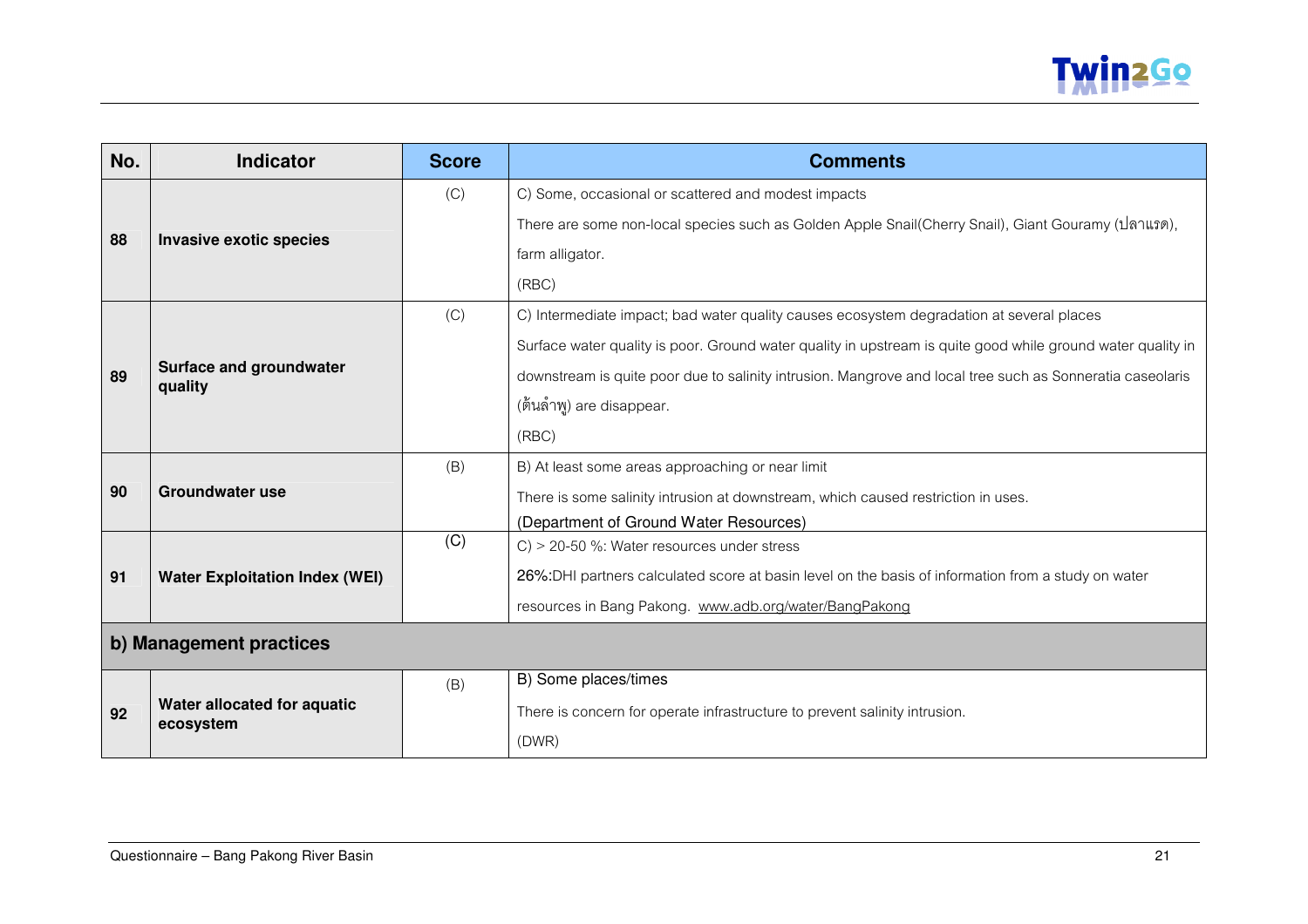

| No. | <b>Indicator</b>                           | <b>Score</b> | <b>Comments</b>                                                                                                                                                                                                                                                                                                                                                                                                                                                                                                                                                                                                                                                                                                                                                                                                                                                                            |  |
|-----|--------------------------------------------|--------------|--------------------------------------------------------------------------------------------------------------------------------------------------------------------------------------------------------------------------------------------------------------------------------------------------------------------------------------------------------------------------------------------------------------------------------------------------------------------------------------------------------------------------------------------------------------------------------------------------------------------------------------------------------------------------------------------------------------------------------------------------------------------------------------------------------------------------------------------------------------------------------------------|--|
| 93  | <b>Water pollution incidents</b>           | (A)          | A) Always of usually<br>- Pollution Control Department will investigate incidents no later than 1-2 working days<br>- RBC informs that government solve incident appropriately such as inform private sector to remediate<br>water pollution from point source (i.e. factory), the next challenge will be pollution form non-point source<br>such as herbicide contamination.                                                                                                                                                                                                                                                                                                                                                                                                                                                                                                              |  |
| 94  | <b>Water quality monitoring</b>            | (A)          | A) Comprehensive monitoring of chemical, physical and biological parameters<br>There are 12 water sample locations* in Bang Pakong River Basin by Pollution Control Department with<br>quarterly monitoring.<br>Monitoring Parameters:<br>General Parameters: Temperature, pH, Conductivity, Salinity, Turbidity, Dissolved Oxygen (DO), Biological Oxygen Demand<br>(BOD), Total Coliform Bacteria (TCB), Fecal Coliform bacteria (FCB), Total Suspended Solids (TS), Suspended Solid (SS),<br>Total Dissolved Solid (TDS), Nitrate Nitrogen (NO3-N), Nitrite Nitrogen (NO2-N), Total Phosphorus (TP), Ammonia Nitrogen<br>$(NH3-N)$<br>Heavy Metals: Cadmium (Cd), Total Chromium (Cr), Manganese (Mn), Nickel (Ni), Lead (Pb), Zinc (Zn), Cupper (Cu),<br>Mercury (Hg)<br>Pesticides : Total Organochlorine Pesticides, DDT, Alpha-BHC, Dieldrin, Aldrin, Heptachor epoxide, Endrin G42 |  |
| 95  | Hydrometeorological<br>monitoring - levels | (B)          | B) Hydrometeorological monitoring networks that allow for adequate characterization of the surface water<br>components of the basin water balance (spatial, temporal variability) are sustainable operated but have<br>only been implemented (or improved) more recently<br>There are 20 hydrometeorological monitoring stations* and 12 early warning stations** in Bang Pakong<br>River Basin by Department of Water Resources with daily monitoring.<br>Monitoring Parameters: Level, Oxidation-Reduction Potential (ORP), Conductivity, pH, Dissolved Oxygen (DO), Turbidity,<br>Evaporation, Temperature<br>** Monitoring Parameters: precipitation, soil moisture content<br>(DWR)                                                                                                                                                                                                   |  |

Questionnaire – Bang Pakong River Basin 22